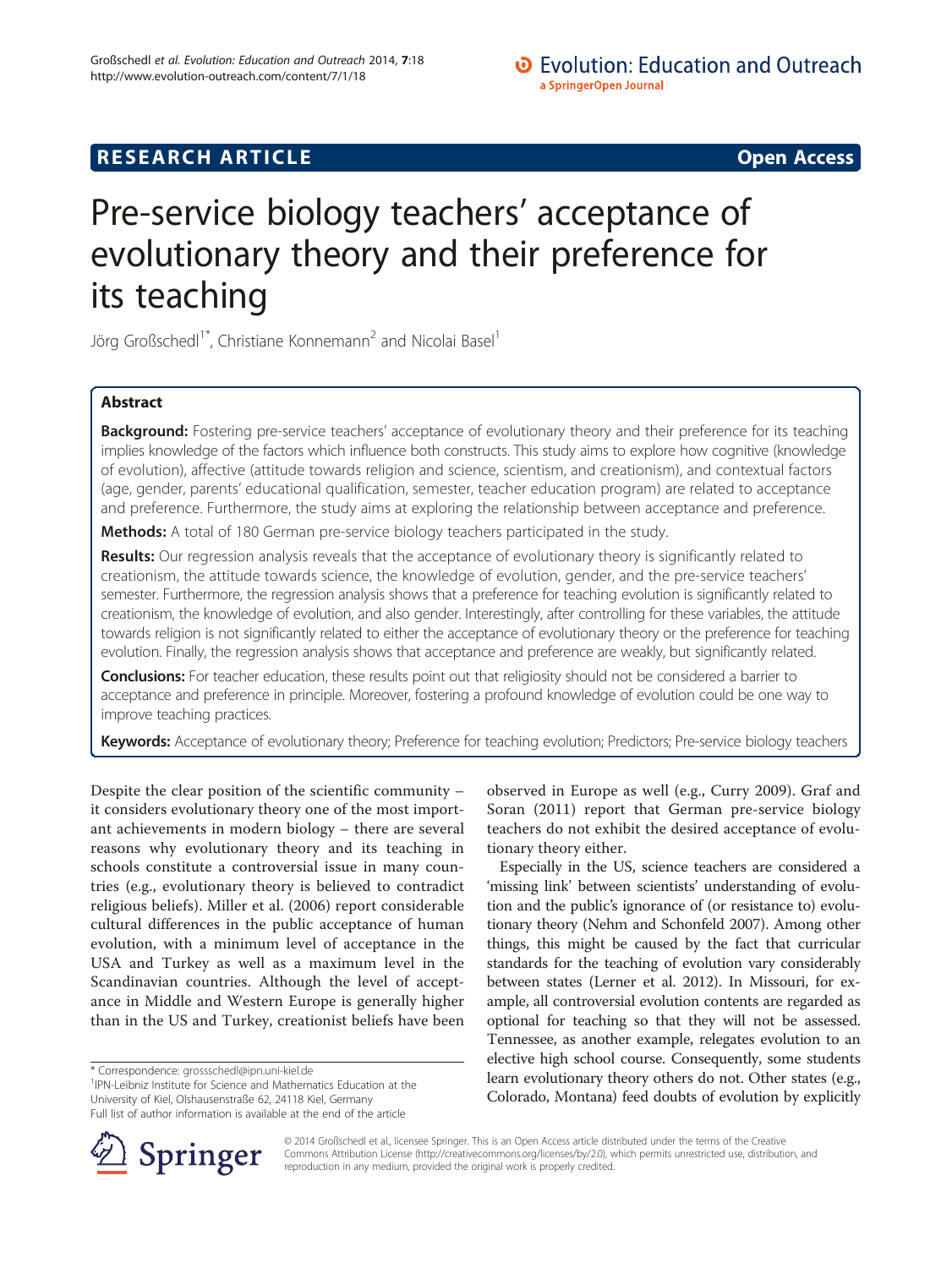teaching the strengths and weaknesses of evolutionary theory which might pave the way for creationism or intelligent design (Lerner et al. [2012](#page-14-0)). Finally, most states' standards neglect human evolution which "marks a subtle but important victory for creationists" (Lerner et al. [2012,](#page-14-0) p. 10). Thus, it is no surprise that in the case of many science and biology teachers, the preference for teaching evolution is very low. This becomes apparent when teachers try to avoid controversy in the classroom by either omitting evolutionary theory or by teaching unscientific alternatives such as creationism or intelligent design (Berkman and Plutzer [2011](#page-14-0)). Unfortunately, these teaching practices have been shown to increase the acceptance of creationism as a scientific theory by high school students (Moore and Cotner [2009\)](#page-14-0).

Unlike in the United States, evolutionary theory is mandatory both in junior and senior high schools in Germany. Thus, German biology teachers do not have a choice between teaching evolution and unscientific creationist alternatives. Nevertheless, even experienced biology teacher trainers have expressed concerns about the epistemological status of evolutionary theory (van Dijk [2009](#page-15-0)). Accordingly, creationism in the classroom is reported repeatedly even in Germany (e.g., Kamann [2013\)](#page-14-0).

Current reviews (e.g., Allmon [2011;](#page-13-0) Smith [2010](#page-15-0)) have summarized a variety of factors which are related to the acceptance of evolutionary theory. Interestingly, studies on the preference for teaching evolution name similar factors. Thus, our study aims to analyze how a set of cognitive (e.g., knowledge of evolution), affective (e.g., attitude towards religion), and contextual factors (e.g., educational background) is related to the acceptance of evolutionary theory and the preference for teaching evolution. As we expect acceptance to influence preference, our study additionally aims to scrutinize the relationship between acceptance and preference.

## Background

Conceptual ecology has been used as a theoretical framework to describe the influence of particular factors on the acceptance of evolutionary theory. In the following, we will clarify the model of conceptual ecology in the context of evolution, define the acceptance of evolutionary theory and the preference for teaching evolution, give reasons for the intention to teach both evolutionary theory and unscientific alternatives as an indicator for preference, and provide a review of previous research.

## Conceptual ecology as a framework for learning acceptance of evolutionary theory

The general idea of conceptual ecology traces back to the early stages of conceptual change theory (cf. Pintrich et al. [1993;](#page-14-0) Posner et al. [1982\)](#page-14-0). Borrowing the idea from Toulmin ([1972](#page-15-0)), Posner et al. [\(1982\)](#page-14-0) used 'conceptual ecology' to describe all those concepts which govern a conceptual change process. In its initial form, conceptual ecology was largely restricted to the cognitive domain (including analogies, metaphors, and knowledge) as well as to epistemological commitments and metaphysical concepts. As one merit of the so-called 'warming trend' in conceptual change – largely influenced by Pintrich et al. ([1993](#page-14-0)) – both affective and intentional level constructs such as epistemological beliefs, belief identification, and willingness to question one's beliefs were integrated into the idea (Sinatra et al. [2003](#page-15-0)).

In recent years, the idea of conceptual ecology has been applied to both the acceptance and the understanding of evolutionary theory by several authors (Athanasiou et al. [2012;](#page-13-0) Athanasiou and Papadopoulou [2012;](#page-13-0) Demastes et al. [1995](#page-14-0); Deniz et al. [2008\)](#page-14-0). Referring to Sinatra et al.'s ([2003](#page-15-0)) extension of the classical conceptual change model known as intentional conceptual change, Deniz et al. ([2008](#page-14-0)) particularized the idea of conceptual ecology for biological evolution by explicitly distinguishing between three different domains of factors: a cognitive, an affective, and a contextual domain.

In summary, conceptual ecology provides a conceptual framework which covers a variety of factors influencing the learning of evolutionary theory, and thus being relevant for both the acceptance of evolutionary theory and the preference for teaching evolution.

## Factors influencing the acceptance of evolutionary theory

In addition to the central question of what factors influence the acceptance of evolutionary theory, the question about the meaning of acceptance and the underlying construct has previously attracted attention (cf. Konnemann et al. [2012;](#page-14-0) Smith [2010\)](#page-15-0). Fully aware of the ongoing discussion about the underlying construct, the lack of a consensual definition, as well as the necessity for a scientific clarification of the acceptance of evolutionary theory (cf. Smith [2010\)](#page-15-0), we decided to follow the approach by Rutledge and Warden [\(1999\)](#page-15-0), which has been established in research. Accordingly, the overall acceptance of evolutionary theory is understood as "perceptions of evolutionary theory's scientific validity, ability to explain phenomena, and acceptance within the scientific community" (Rutledge and Warden [1999](#page-15-0), pp. 13–14).

Even though only few studies within recent evolution education research directly refer to conceptual ecology as their theoretical framework, there are several studies which indirectly describe the conceptual ecology of biological evolution by modeling the influence of various factors on the acceptance of evolutionary theory. Applying the taxonomy of Deniz et al. [\(2008](#page-14-0)), Table [1](#page-2-0) shows in how far cognitive, affective, and contextual domain factors were considered in previous studies.

As shown in Table [1](#page-2-0), the majority of studies consider all three domains, while only few studies focus on one or two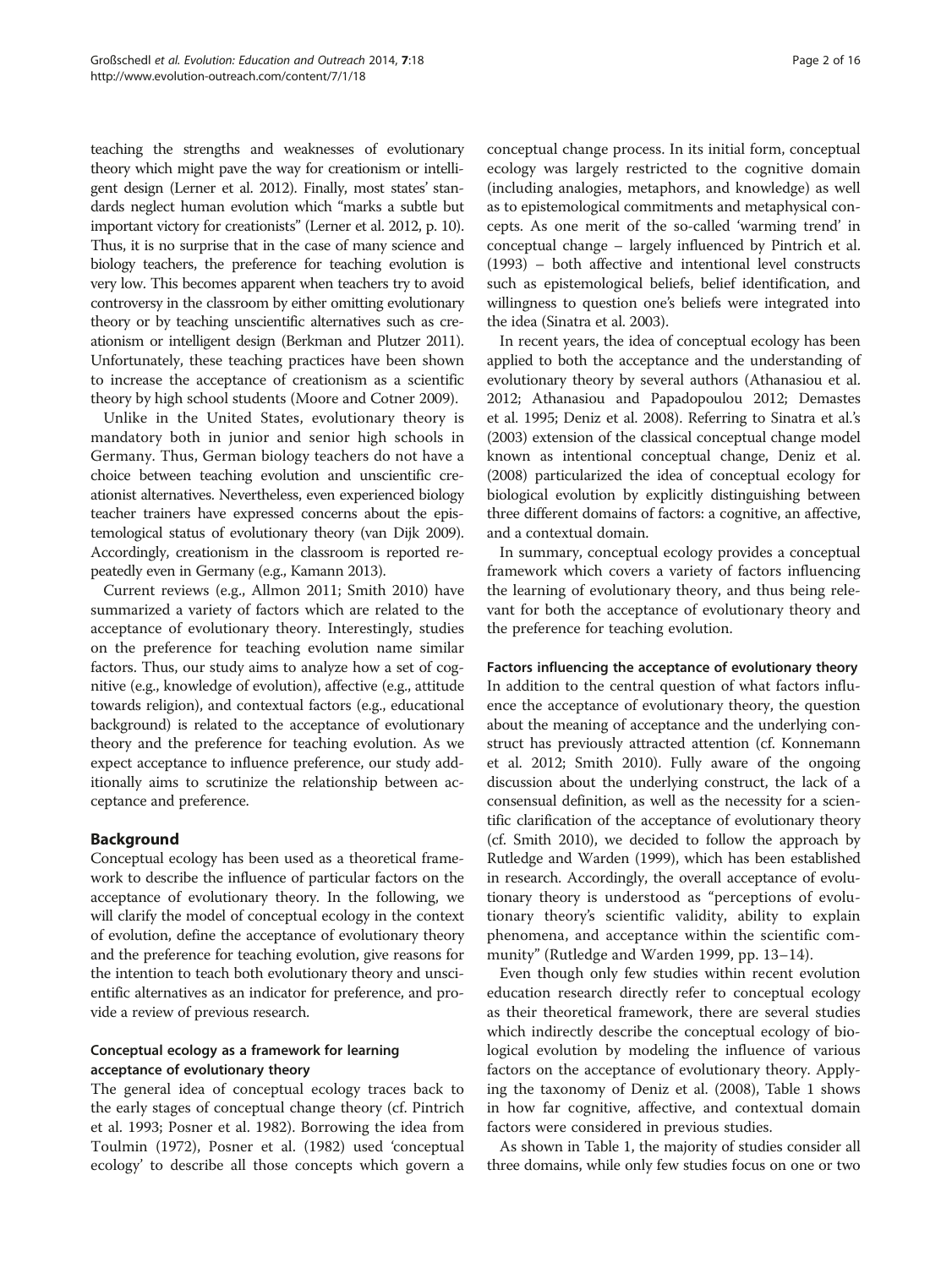| Page 3 of 16 |  |  |
|--------------|--|--|
|              |  |  |

| <b>Explained</b><br>variance | Study                            | Sample                                                                   | Domains considered               |
|------------------------------|----------------------------------|--------------------------------------------------------------------------|----------------------------------|
| 7.2%                         | Akyol et al. 2010                | Turkish pre-service science teachers ( $n = 136$ )                       | Cognitive                        |
| 10.5%                        | Deniz et al. 2008                | Turkish pre-service biology teachers ( $n = 132$ )                       | Cognitive, affective, contextual |
| 13.0%                        | Sinatra et al. 2003              | US-American undergraduate non-major biology<br>students $(n = 93)$       | Cognitive, affective             |
| 17.0%                        | Akyol et al. 2012                | Turkish pre-service science teachers ( $n = 415$ )                       | Cognitive                        |
| 18.0%                        | Miller et al. 2006               | European adults ( $n = 13,587$ )                                         | Cognitive, affective, contextual |
| 19.7%                        | Graf and Soran 2011              | Turkish pre-service biology teachers ( $n = 520$ )                       | Cognitive, affective             |
| 26.0%                        | Mazur 2004                       | US-American adults ( $n = 3,673$ )                                       | Cognitive, affective, contextual |
| 29.0%                        | Athanasiou and Papadopoulou 2012 | Greek pre-service teachers in early childhood<br>education ( $n = 350$ ) | Cognitive, affective, contextual |
| 33.0%                        | Ha et al. 2012                   | South Korean pre-service biology teachers ( $n = 124$ )                  | Cognitive, affective, contextual |
| 40.2%                        | Graf and Soran 2011              | German pre-service biology teachers ( $n = 1,228$ )                      | Cognitive, affective, contextual |
| 42.0%                        | Losh and Nzekwe 2011             | US American pre-service teachers ( $n = 663$ )                           | Cognitive, affective, contextual |
| 44.2%                        | Athanasiou et al. 2012           | Greek pre-service teachers in early childhood<br>education ( $n = 320$ ) | Cognitive, affective             |
| 45.0%                        | Mazur 2010                       | US-American adults (GSS sample, $n > 1,600$ )                            | Cognitive, affective, contextual |
| 46.0%                        | Miller et al. 2006               | US-American adults ( $n = 2,066$ )                                       | Cognitive, affective, contextual |

<span id="page-2-0"></span>Table 1 Studies investigating predictors for the acceptance of evolutionary theory ordered by explained variance

domains. Interestingly, the models which do not consider the affective domain at all can be found among the least predictive models. However, the proportion of explained variance differs substantially even between the studies which consider all three domains. Reasons for this might for example be found in the cultural context and in the specific indicators of the three considered domains.

### Cognitive factors related to acceptance

Within the cognitive domain, significant predictive effects were reported for the understanding of evolution (Akyol et al. [2012;](#page-13-0) Athanasiou et al. [2012](#page-13-0); Deniz et al. [2008](#page-14-0); Ha et al. [2012\)](#page-14-0), for the understanding of NOS (Akyol et al. [2010](#page-13-0), [2012](#page-13-0); Athanasiou et al. [2012](#page-13-0); Losh and Nzekwe [2011\)](#page-14-0), and for genetic literacy (Miller et al. [2006](#page-14-0)). It is assumed that the effects of understanding evolution can be explained by the fact that a lack of understanding might act as a barrier to acceptance (Smith [2010](#page-15-0), 527). However, the direction of the effect has been discussed ever since (Sinatra et al. [2003](#page-15-0), 512). Moreover, it has been argued that a lack of acceptance can act as a barrier to understanding, which means that persons who reject evolutionary theory are unlikely to learn about evolution or may even actively choose not to learn about it (Smith [2010,](#page-15-0) 527). Similarly, numerous authors have argued for a key role of understanding the nature of science in order to accept evolutionary theory (e.g., Lombrozo et al. [2008;](#page-14-0) Sinatra et al. [2003;](#page-15-0) Smith and Scharmann [1999\)](#page-15-0). For instance, Sinatra et al. [\(2003](#page-15-0)) state that it is important (1) to understand the differences between religious belief and scientific knowledge, (2) to be able to differentiate between science and pseudoscience, and (3) to understand the epistemological status of a theory in order to accept evolutionary theory. Finally, the documented positive effect of genetic literacy on the acceptance of evolutionary theory has been attributed to a general literacy effect. Since genetics and evolution both can be considered as core ideas of the  $20<sup>th</sup>$  and  $21<sup>st</sup>$  century biology, literacy in one of the two areas is treated as a general indicator for literacy (Miller et al. [2006](#page-14-0)). In contrast, no predictive effect was found for scientific knowledge unrelated to evolution (Mazur [2004\)](#page-14-0).

#### Affective factors related to acceptance

Among the affective factors, four major groups of constructs have been investigated so far: (1) attitude towards religion (religiosity, religious beliefs; Athanasiou et al. [2012](#page-13-0); Graf and Soran [2011;](#page-14-0) Losh and Nzekwe [2011;](#page-14-0) Mazur [2004](#page-14-0), [2010;](#page-14-0) Miller et al. [2006\)](#page-14-0), (2) attitude towards science (Graf and Soran [2011](#page-14-0); Miller et al. [2006\)](#page-14-0), (3) intentional level constructs (epistemological beliefs, thinking dispositions; Athanasiou and Papadopoulou [2012;](#page-13-0) Athanasiou et al. [2012;](#page-13-0) Deniz et al. [2008;](#page-14-0) Sinatra et al. [2003\)](#page-15-0), and (4) others (e.g., attitude towards life (Miller et al. [2006\)](#page-14-0); feeling of certainty (Ha et al. [2012](#page-14-0))). Interestingly, the attitude towards religion and the attitude towards science were revealed to be important predictors every time they were considered, while the intentional level constructs only showed small (thinking dispositions: Athanasiou et al. [2012;](#page-13-0) Athanasiou and Papadopoulou [2012](#page-13-0); Deniz et al. [2008](#page-14-0)) or no predictive effects (epistemological beliefs: Deniz et al. [2008;](#page-14-0) Sinatra et al. [2003\)](#page-15-0).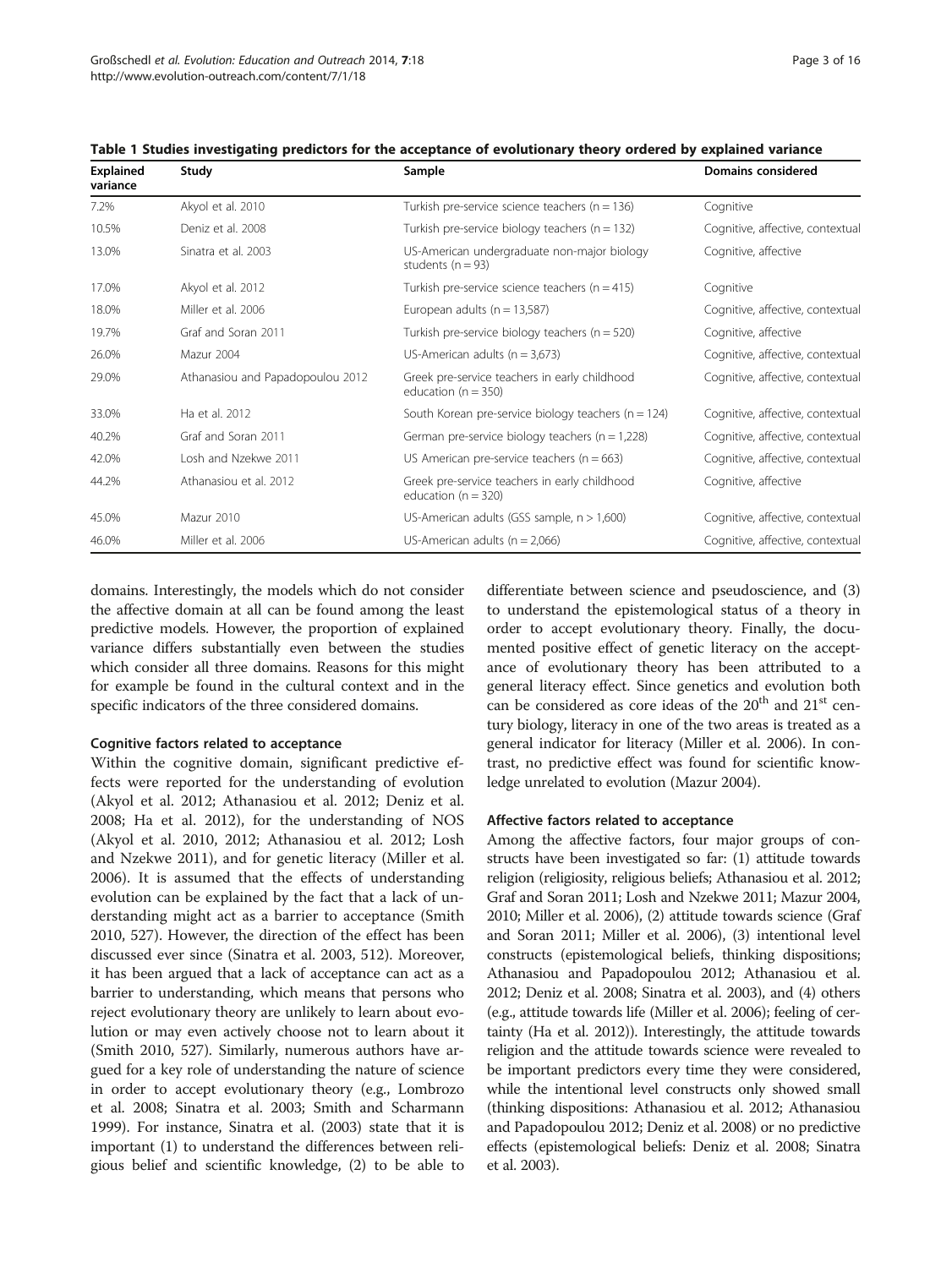Further affective constructs which might play a role in this context are creationist and scientistic attitudes or beliefs (abbreviated creationism and scientism). Following the definitions by Astley and Francis [\(2010\)](#page-13-0), creationism reflects the "rejection of evolution and common descent as an account of the development of living things, in favour of a belief in God's special and independent creation of every form of life" (p. 5). Although the acceptance of evolutionary theory and creationism represent similar concepts which might at first sight appear to be two sides of the same coin, both constructs (creationism and acceptance) are theoretically different. The main difference is that creation is irrelevant for the acceptance of evolutionary theory, whereas creationism emphasizes the "idea of creation by a supernatural force" (Scott [2009](#page-15-0)). In contrast, scientism takes the view that absolute truth may be obtained by science, and only by science (Astley and Francis [2010\)](#page-13-0), which is inconsistent with the nature of science (Lederman and Abd-El-Khalick [1998](#page-14-0)). While effects of both attitudes towards science and attitudes towards religion on the acceptance of evolution have been documented repeatedly, neither the effects of creationist nor scientistic beliefs have been discussed explicitly.

## Contextual factors related to acceptance

With regard to the personal background of the participants, age (Mazur [2004](#page-14-0); Miller et al. [2006\)](#page-14-0), gender (Losh and Nzekwe [2011;](#page-14-0) Miller et al. [2006\)](#page-14-0), religious affiliation (Ha et al. [2012;](#page-14-0) Losh and Nzekwe [2011\)](#page-14-0), and political views (Mazur [2004](#page-14-0), [2010](#page-14-0); Miller et al. [2006\)](#page-14-0) have been identified as useful predictors. No predictive effects were found for race, region, and urbanization (Mazur [2004](#page-14-0)). Concerning the participants' educational background, the level of education (i.e., highest school degree or years of education; Ha et al. [2012](#page-14-0); Mazur [2004](#page-14-0), [2010](#page-14-0); Miller et al. [2006](#page-14-0)), the parents' educational level (Deniz et al. [2008](#page-14-0)), and disciplinary major (Losh and Nzekwe [2011](#page-14-0)) proved to be predictive, while neither the years spent in the biology education program (Deniz et al. [2008\)](#page-14-0) nor the grade point average (Losh and Nzekwe [2011\)](#page-14-0) showed significant predictiveness.

## Factors influencing the preference for teaching evolution

It has been shown that both the acceptance of evolutionary theory and teaching practices are highly dependent on the cultural context (e.g., Hermann [2013;](#page-14-0) Miller et al. [2006](#page-14-0)). In the US, Moore [\(2007\)](#page-14-0) reports that almost 25% of the students who attend public schools were taught creationism either exclusively or as an alternative to evolutionary theory. Another 21% were even taught neither evolution nor creationism. Nehm and Schonfeld ([2007](#page-14-0)) state that the reason for this practice supposedly is a missing preference for teaching evolution, which is defined as the tendency to teach evolution as an alternative to

creationism. According to Nehm and Schonfeld [\(2007](#page-14-0)), three specifications of the preference for teaching evolution can be distinguished: (1) teaching evolutionary theory or (2) unscientific alternatives (e.g., creationism or Intelligent Design) exclusively, and (3) teaching both evolutionary theory and unscientific alternatives. In Germany, the omission of evolutionary theory in the science classroom might be the exception rather than the rule; this is due to authoritative curriculum standards which dictate evolutionary theory as mandatory. Nevertheless, reports about creationism in the German classroom repeatedly appear in the media (e.g., Bönisch [2010;](#page-14-0) Kamann [2013](#page-14-0); Mersch [2006\)](#page-14-0). They reached a temporary peak in 2007, when the former Hessian minister of education, Karin Wolff, suggested including the biblical account of creation in the biology curriculum. As German teachers are bound to teach evolutionary theory, it does not really make sense to exclusively determine their preference for teaching evolution or unscientific alternatives in the same fashion as in the US (e.g., Nehm and Schonfeld [2007\)](#page-14-0). In contrast, it is of particular interest whether German teachers intend to teach both evolutionary theory and unscientific alternatives. In the following, we will consequently investigate the intention to teach both evolutionary theory and unscientific alternatives as a culturally-adapted indicator for the preference for teaching evolution.

In a similar fashion as with the acceptance of evolutionary theory, factors of the cognitive, affective, and contextual domains might influence the intention to teach both evolutionary theory and unscientific alternatives in particular and the preference for teaching evolution in general.

## Cognitive factors related to preference

Studying the preference for teaching evolution in US-American pre-service secondary biology teachers, Nehm and Schonfeld [\(2007](#page-14-0)) found that pre-service teachers who preferred that students are exclusively taught evolutionary theory significantly outperformed those colleagues who preferred to teach evolution as well as creationism both in a conceptual knowledge test (ECK) and a test on the understanding of the nature of science (ENOS; both related to evolutionary theory). However, in a later study, Nehm et al. ([2009\)](#page-14-0) observed a weak relationship between knowledge variables (e.g., ECK, ENOS) and the preference for teaching evolution in pre-service biology and non-biology teachers. Furthermore, they found that attending an evolution course does not decrease the preference for teaching creationism. Finally, insufficient content knowledge (e.g., Griffith and Brem [2004](#page-14-0); Nadelson and Nadelson [2010](#page-14-0)) and a lack of pedagogical content knowledge (Asghar et al. [2007](#page-13-0); Sanders and Ngxola [2009](#page-15-0)) have been shown to contribute to a low preference for teaching evolution.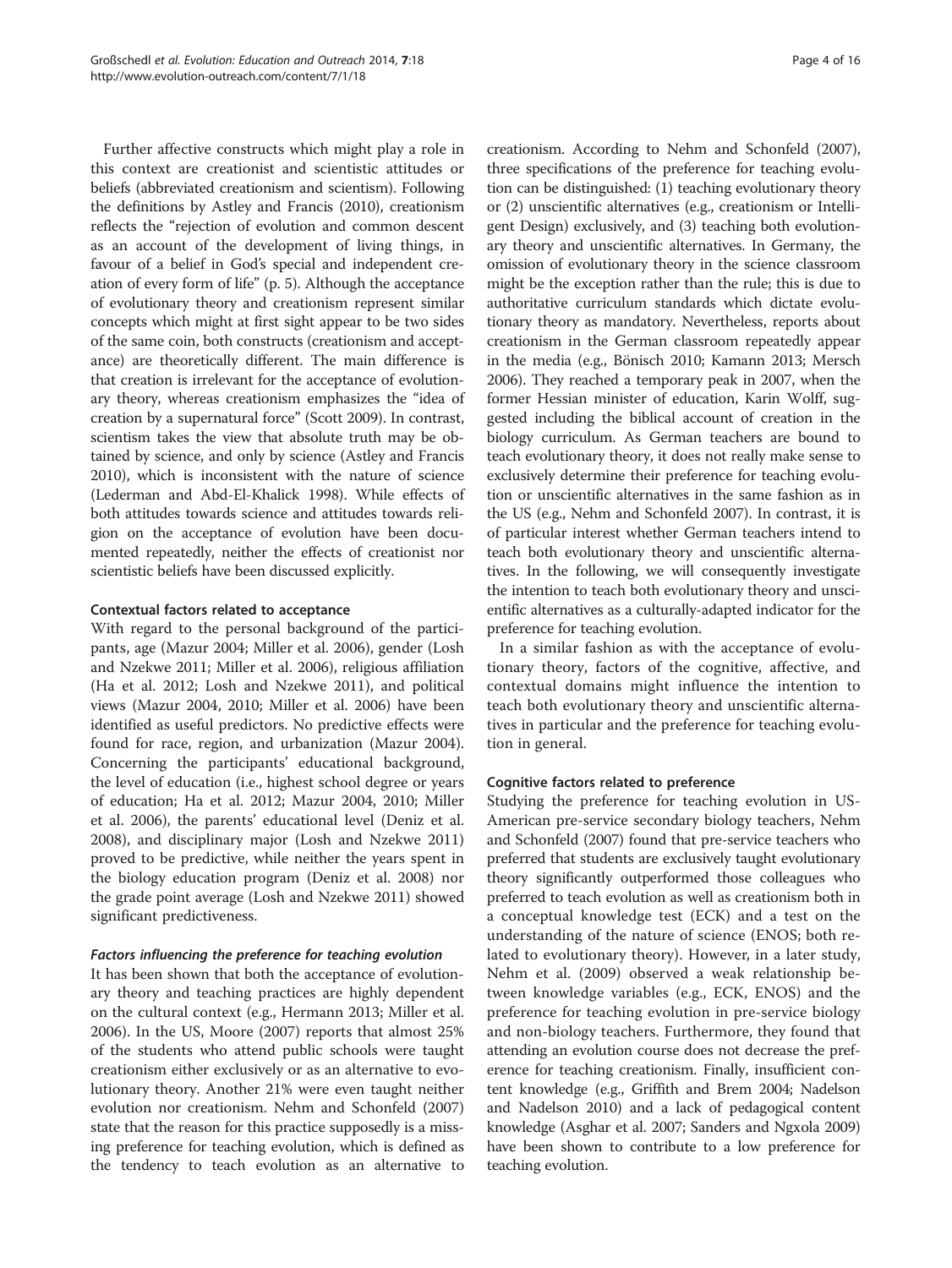#### Affective factors related to preference

An important affective factor which results in the omission of evolutionary theory in school science is supposed to be the religiosity of teachers (e.g., Goldston and Kyzer [2009](#page-14-0); Sanders and Ngxola [2009](#page-15-0)). In a qualitative study with Lebanese secondary school biology teachers, Bou-Jaoude et al. ([2011\)](#page-14-0) found that those teachers who rejected evolutionary theory for religious reasons restricted its teaching. They either objected to the teaching of evolution, stated that evolution and creationism should be given equal time, or held the view that students should be allowed to take their own stand. Similar results were found by Trani ([2004](#page-15-0)) for the US (high school biology teachers) and Asghar et al. [\(2007\)](#page-13-0) for Canada (pre-service elementary teachers).

#### Contextual factors related to preference

Three contextual domain factors which influence the preference for teaching evolution are proposed by Moore ([2007\)](#page-14-0): (1) potential conflicts with students, parents, and members of the public, (2) a lack of support or even negative repercussions from school administrators, and (3) a misunderstanding of the laws related to the teaching of evolution. More specifically, there are studies indicating that social concerns (e.g., the individuals' perception of their role within social groups and their recognition of sociocultural forces) can influence the decision to teach evolution or not (Balgopal [2014](#page-13-0); Goldston and Kyzer [2009](#page-14-0); Shanaham and Nieswandt [2011\)](#page-15-0). Other studies indicate that teachers', especially pre-service or novice teachers', decision to teach evolution depends on factors such as job security and administrative support (Griffith and Brem [2004;](#page-14-0) Long [2012](#page-14-0)).

#### The relation between acceptance and preference

Our review of the research shows that factors from all three domains have an influence on both the acceptance of and the preference for teaching evolution. Particularly, the understanding of evolution and religiosity are discussed as important predictors for both acceptance of evolution and the preference for its teaching. Furthermore, several studies have shown that teachers' acceptance of evolutionary theory is related to their instructional approaches. For example, those teachers who accept evolution place more emphasis on the topic (e.g., Aguillard [1999\)](#page-13-0); this indicates that acceptance itself has an influence on the preference for teaching evolution.

#### Research questions

In this study, we aim to examine the relationship between a particular set of factors (cognitive, affective, and contextual ones) and the acceptance of evolution as well as the 'intention to teach both evolutionary theory and unscientific alternatives' (see Figure [1](#page-5-0)) as a culturallyadapted indicator for the preference for teaching evolution in the German context. Furthermore, we aim to investigate the relationship between acceptance and intention. Our research is guided by three research questions.

- 1. To what extent are the selected cognitive, affective, and contextual factors (cf. Figure [1](#page-5-0)) related to the acceptance of evolutionary theory?
- 2. To what extent are the selected cognitive, affective, and contextual factors (cf. Figure [1](#page-5-0)) related to the intention to teach both evolutionary theory and unscientific alternatives?
- 3. To what extent is the acceptance of evolutionary theory related to the intention to teach both evolutionary theory and unscientific alternatives?

## **Methods**

#### Sample and design

A total of 180 German pre-service biology teachers participated in our study. All participants were ethnically caucasian and the majority was female (79%). The average age was 22.8 years  $(SD = 2.3)$ . As evolutionary theory is mandatory both in junior and senior high schools in Germany, all participants should have been taught evolutionary theory in school (Secretariat of the Standing Conference of the Ministers of Education and Cultural Affairs of the Länder in the Federal Republic of Germany [KMK] [2004a](#page-15-0)). In Germany, teacher education encompasses 3.5 to 5 years of higher education and puts emphasis on the development of professional knowledge (subject matter knowledge, pedagogical content knowledge, and pedagogical knowledge). Moreover, it includes instructional practice in schools (about 2 to 5 months altogether; Secretariat of the Standing Conference of the Ministers of Education and Cultural Affairs of the Länder in the Federal Republic of Germany [KMK] [2013\)](#page-15-0).

Pre-service secondary teachers choose between two teacher education programs, which are adapted to the requirements of the German school system. On the secondary level, there is a clear distinction between schools which qualify their students for an academic career (grade 5–12 [or 13]; academic track) and schools which qualify their students for a non-academic career (grade 5–9 [or 10]; non-academic track). Although both teacher education programs conclude with a teaching certificate for at least two subjects (e.g., biology and mathematics; Secretariat of the Standing Conference of the Ministers of Education and Cultural Affairs of the Länder in the Federal Republic of Germany [KMK] [2013](#page-15-0)), academic-track preservice teachers (65.1% of the sample) have to master higher subject matter knowledge demands (approximately one third more) than their non-academic-track colleagues (34.9% of the sample). Accordingly, the national standards for teacher education (Secretariat of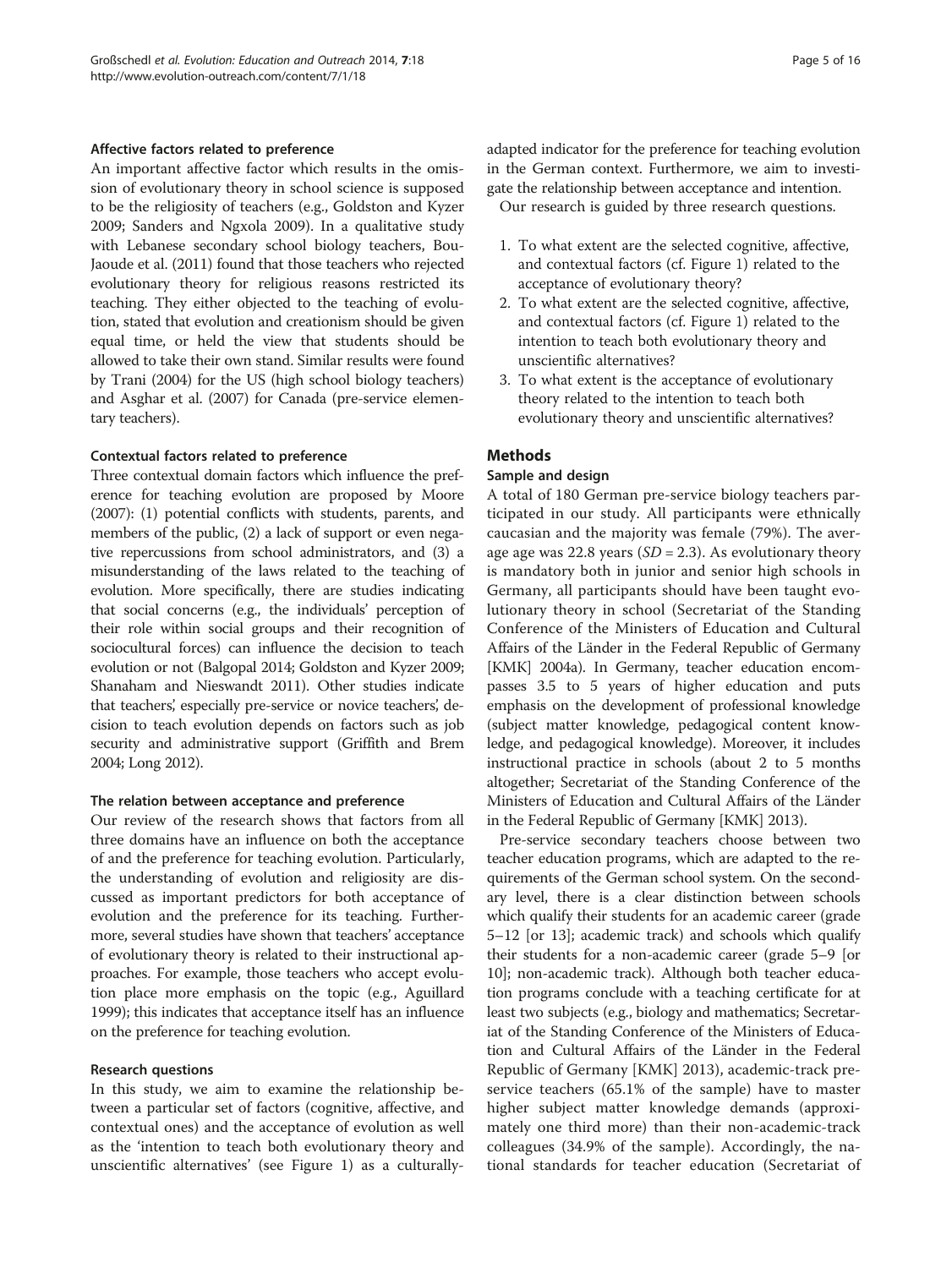<span id="page-5-0"></span>

the Standing Conference of the Ministers of Education and Cultural Affairs of the Länder in the Federal Republic of Germany [KMK] [2008](#page-15-0)) schedule some biological contents (e.g., immunobiology) for academic-track teachers only. With regard to the common contents (e.g., evolution) for both pre-service teacher populations, they state that these contents have to be studied in more detail by academic than non-academic-track pre-service teachers. In contrast to this, the standards for pedagogical content knowledge (Secretariat of the Standing Conference of the Ministers of Education and Cultural Affairs of the Länder in the Federal Republic of Germany [KMK] [2008\)](#page-15-0) and pedagogical knowledge (Secretariat of the Standing Conference of the Ministers of Education and Cultural Affairs of the Länder in the Federal Republic of Germany [KMK] [2004b](#page-15-0)) are comparable for both populations of pre-service teachers.

#### Data collection procedure

The study was conducted at eleven universities spread out all over Germany. It was embedded into the KiLproject, which is an interdisciplinary project measuring the professional knowledge of pre-service science and mathematics teachers. The study itself was conducted over a weekend and lasted four hours. Two trained test leaders supervised the study. They thanked the teachers for their participation and administered the first questionnaire (time for processing: 30 minutes), which included demographic questions and a general ability test (not subject of this article). After a 15-minute break, the second questionnaire, which included instruments that are not subject of this article as well as the instruments outlined below, was administered to the participants. Pre-service teachers got an allowance of  $€40$  for their participation.

#### Measures

#### Dependent variables

#### Acceptance of evolutionary theory (ACCEPTANCE)

The 'Measure of Acceptance of the Theory of Evolution' (MATE) is a widely used instrument developed by Rutledge and Warden ([1999](#page-15-0)) which comprises 20 Likert-type items  $(5 =$  Strongly Agree;  $4 =$  Agree;  $3 =$  Undecided;  $2 =$  Disagree; 1 = Strongly Disagree). Because of the appearance of positively and negatively phrased items, the responses were recoded with the effect that responses indicating a high acceptance of evolutionary theory receive a score of 5, whereas responses indicating a low acceptance receive a score of 1 (Rutledge and Sadler [2007](#page-14-0)).

## Intention to teach both evolutionary theory and unscientific alternatives (INTENTION)

Pre-service teachers' intention to teach both evolutionary theory and unscientific alternatives was assessed using two items ("Evolution and creationism should both be presented in the secondary school biology curriculum" [cf. Köse [2010](#page-14-0), p. 193]); "Besides evolution, creationism should be equally added to the secondary school biology curriculum."). This measure also employs the same rating scale as used in the ACCEPTANCE measure. Responses indicating a high intention to teach both evolutionary theory and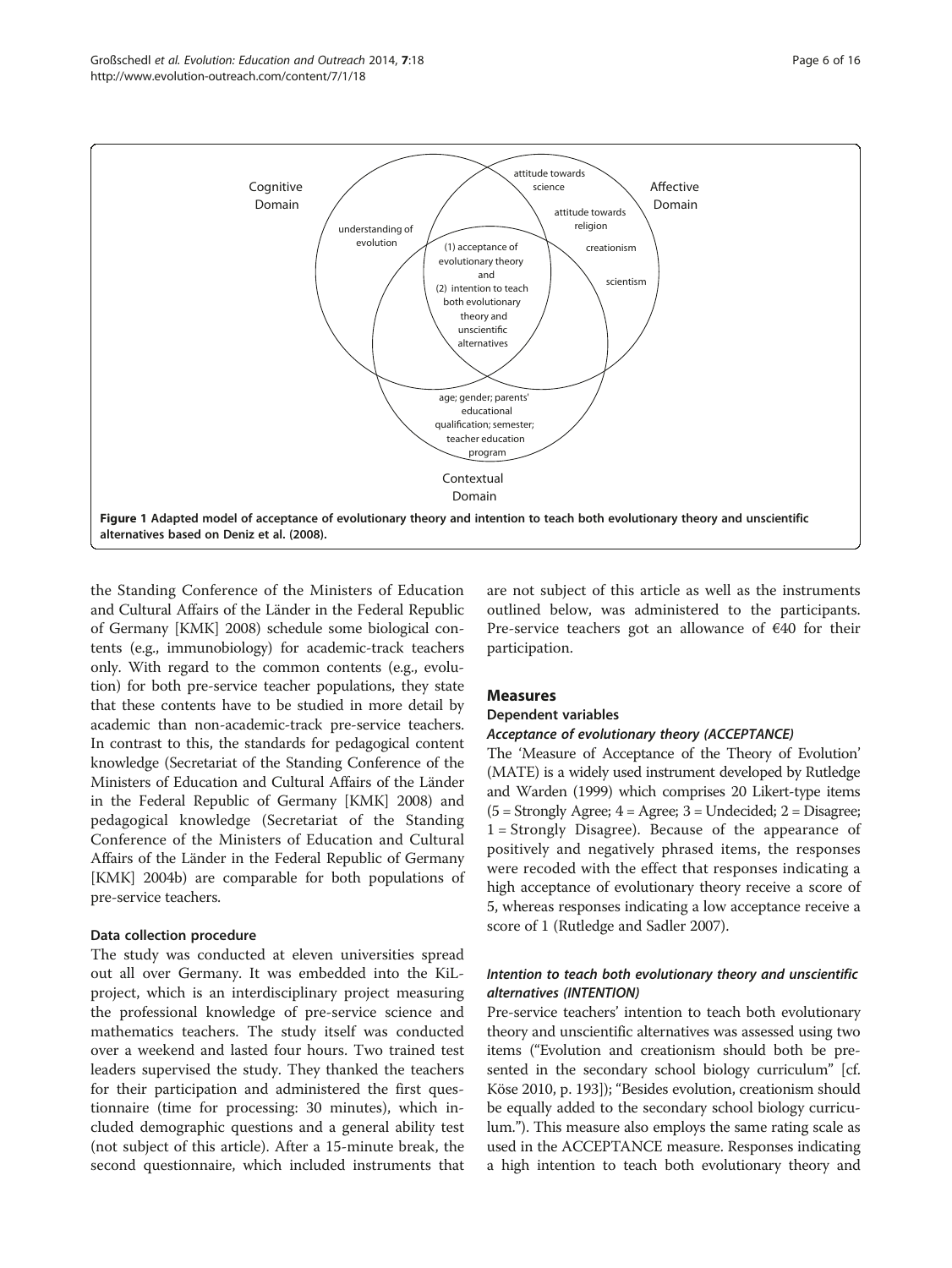unscientific alternatives receive a score of 5, whereas responses indicating a low intention receive a score of 1.

#### Predictors

### Predictor of the cognitive domain

Knowledge of evolution Pre-service teachers' knowledge of evolution was captured by the conceptual inventory of natural selection (CINS; Anderson et al. [2002\)](#page-13-0). The CINS is a multiple-choice format instrument developed to measure 10 evolutionary concepts. It comprises 20 items which are scored dichotomously.

#### Predictors of the affective domain

Attitude towards religion and science, scientism, and creationism Pre-service teachers' attitude towards religion (7 items), their attitude towards science (6 items), scientism (7 items), and creationism (6 items) were assessed by measures previously applied by Astley and Francis [\(2010\)](#page-13-0). We employed the same rating scale used in the ACCEPTANCE and INTENTION measures. High ratings reflect higher characteristics of the respective scale.

#### Predictors of the contextual domain

We collected demographic information about the participants, such as gender (male = 1; female = 0) and age. In order to gain information about the socio-economic context of the participants, we asked for the highest educational qualification of their parents. Three categories were formed for the educational qualification of the parents: (1) university degree, (2) polytechnic degree, and (3) vocational training. Beyond that, information about the participants' university studies were collected, such as semester of university studies and teacher education program (academic = 1 vs. non-academic  $= 0$ ) for which they are qualifying.

#### Data analysis

#### Rasch analysis

All measures were analyzed using the Rasch analysis. The Rasch analysis is based on a mathematical model within the Item Response Theory, which provides the means for dealing with ordinal data (Bond and Fox [2001](#page-14-0); Wright and Mok [2000](#page-15-0)) as well as missing values (Smith [2000;](#page-15-0) Wright and Mok [2000\)](#page-15-0). It converts ordinal data into interval measures, which allow the calculation of parametric statistics (Bond and Fox [2001](#page-14-0); Smith [2000](#page-15-0); Wright and Mok, [2000\)](#page-15-0). Furthermore, the Rasch analysis predicts the probability with which a participant would answer a particular item (Smith [2000](#page-15-0)). This allows addressing problems that arise with missing data by reflecting item difficulty when calculating person ability scores. Imagine two individuals (A and B) answered a questionnaire about evolutionary theory consisting of five simple and five difficult dichotomous items. Person A omitted all the difficult items, whereas person B omitted only the simple items

because they seemed not challenging. Assuming that both answered each of the five items correctly, a True-Score-Model would assign five credits to person A and five credits to person B, although B obviously is more knowledgeable than A. Person ability scores obtained by the Rasch analysis consider item difficulty. Therefore, a higher person ability estimate could be expected for person B than for person A. This is possible because person ability scores and item difficulty values are located on an interval scale with a common metric (Smith [2000](#page-15-0)).

Dealing with ordinal data as well as with missing data is based on the assumption that the statistical model fits the set of observed data. The discrepancy between the model and the data is expressed in a descriptive measure: the Weighted Mean Square (WMNSQ). WMNSQ is a residual-based fit index with an expected value of 1, ranging from 0 to infinity. WMNSQ values greater than 1 indicate that an item is less predictable than the model expects (i.e., underfit), whereas values smaller than 1 indicate that the item is more predictable (i.e., overfit; Wright and Linacre [1994](#page-15-0)). Although Wright and Linacre ([1994\)](#page-15-0) do not provide a hard-and-fast rule for WMNSQ values, they state that the WMNSQ should at least be located within the range of 0.5 to 1.5 for a productive measurement. However, using a tighter range is recommended by the authors. Therefore, we removed all items outside the tighter range of 0.7 to 1.3 from our analysis (see Table [2](#page-7-0); cf. Wright and Linacre [1994](#page-15-0)). Besides using descriptive WMNSQ values for item selection, we used t-values to identify WMNSQ values significantly deviating from 1. Therefore, all items with  $t$ -values beyond the range of -2.0 to 2.0 were excluded from our further analysis.

The ACER ConQuest software (version 1.0.0.1; Wu et al. [2007](#page-15-0)) was used to analyze the data. Since CINS items (knowledge of evolution) are dichotomously scored, person ability and item difficulty were estimated with Rasch's simple logistic model. In contrast, items of the ACCEPTANCE and INTENTION measures as well as the measures of the affective domain are polytomously scored. Since all items shared the same response categories, two related extensions of Rasch's simple logistic model can be used for our data analysis. The rating scale model (RSM) is the more parsimonious one; it assumes that a particular measurement scale characterizes all the items in an instrument. Since this restriction often results in an insufficient model fit, we compared the RSM to an alternative model – the partial credit model (PCM) – which allows the thresholds to vary between items (Wright and Mok [2000](#page-15-0); Wu et al. [2007](#page-15-0)). Person ability was estimated according to the WLE method (Weighted Likelihood Estimate). The accuracy of measurement was provided by EAP/PV (Expected A Posteriori/Plausible Value) reliability (Wu et al. [2007](#page-15-0)), which is shown for each scale in Table [2.](#page-7-0)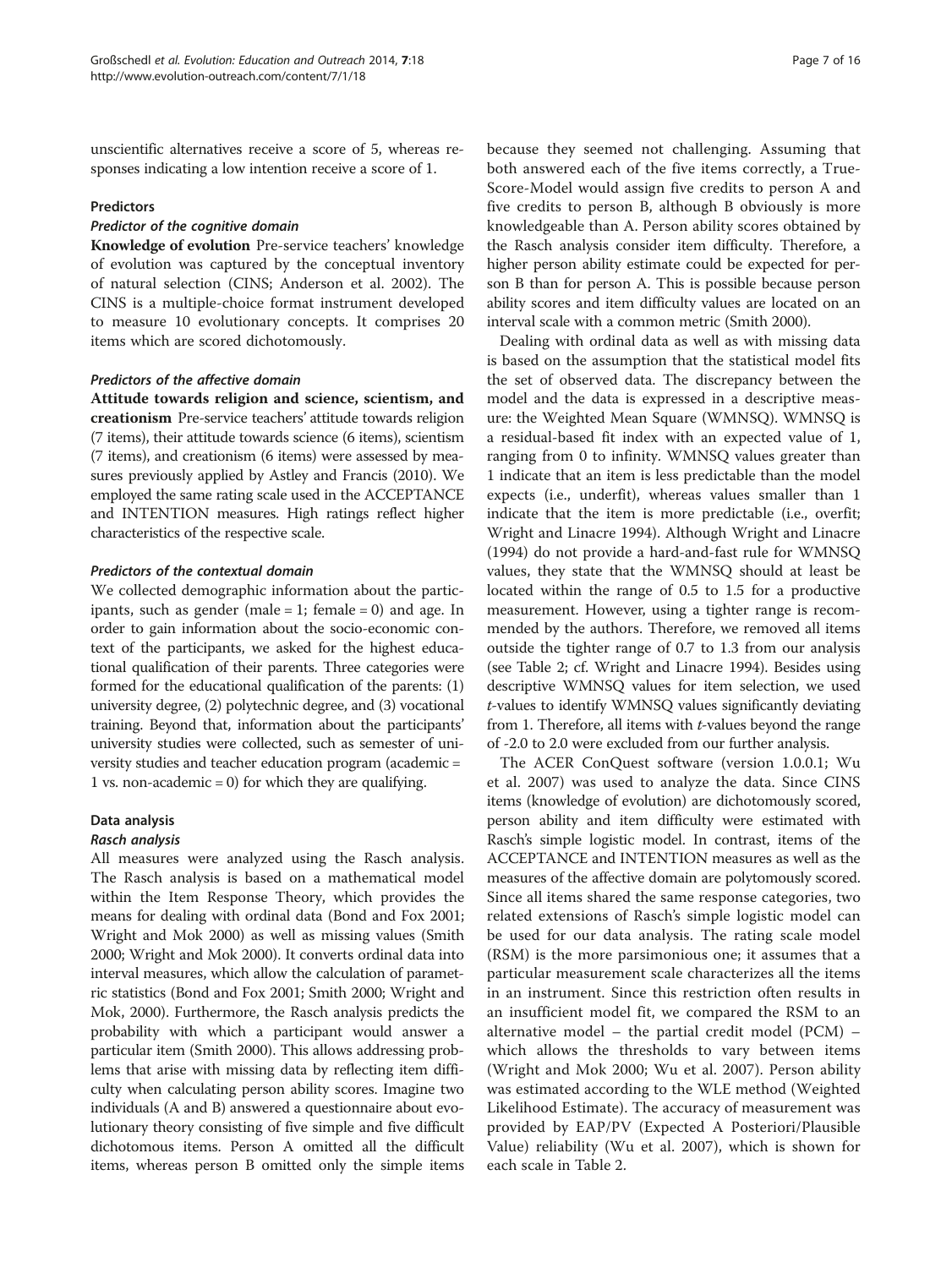<span id="page-7-0"></span>

|  |  | Table 2 Description of the scales and item fit values |  |  |  |  |  |  |  |
|--|--|-------------------------------------------------------|--|--|--|--|--|--|--|
|--|--|-------------------------------------------------------|--|--|--|--|--|--|--|

| Scale                 | n of items   |                    |     | <b>Discrimination<sup>a</sup></b> |      | <b>WMNSQ<sup>a</sup></b> |            | ZSTD <sup>a</sup> |        |
|-----------------------|--------------|--------------------|-----|-----------------------------------|------|--------------------------|------------|-------------------|--------|
|                       | Original set | <b>Reduced set</b> | Min | Max                               | Min  | Max                      | <b>Min</b> | Max               | EAP/PV |
| <b>CINS</b>           | 20           | 19                 | .20 | .65                               | 0.90 | 1.16                     | $-1.6$     | 1.9               | .78    |
| <b>ACCEPTANCE</b>     | 20           | 17                 | .35 | .62                               | 0.76 | .20                      | $-2.0$     | 2.0               | .98    |
| Religion <sup>b</sup> |              | $\overline{4}$     | .61 | .65                               | 0.88 | 1.14                     | $-0.9$     | 1.0               | .97    |
| Creationism           | 6            | 4                  | .13 | .50                               | 0.83 | 1.08                     | $-0.9$     | 0.6               | .63    |
| Scienceb              | 6            | 5                  | .19 | .37                               | 0.90 | 1.13                     | $-1.1$     | 1.4               | .65    |
| Scientism             |              |                    | .11 | .46                               | 0.81 | 1.14                     | $-2.0$     | 1.5               | .70    |
| <b>INTENTION</b>      |              | h                  | .68 | .68                               | 1.02 | 1.05                     | 0.2        | 0.4               | .84    |

Note.  $a$  = reduced set of items; WMNSQ = Weighted Mean Square; ZSTD = standardized z-values; EAP/PV = Expected A Posteriori/Plausible Value reliability;<br>b = Religion: attitude towards religion; Science: attitude towards

#### Analyzing dimensionality

In order to analyze discriminant validity, a multidimensional Rasch analysis was applied to examine the empirical separability (i.e., empirical structure) of the measures which form the dependent variables of our study (ACCEPTANCE and INTENTION measure) as well as the measures which the predictors of the affective domain (Astley and Francis [2010\)](#page-13-0). Concerning our dependent variables, we expected the acceptance of evolutionary theory and the intention to teach both evolutionary theory and unscientific alternatives to be two distinct attributes (or 'traits'). Therefore, we compared the fit of a twodimensional model which is consistent with the structure theoretically assumed to a one-dimensional model which assumes a single latent trait. A similar analysis was applied to the measures within the affective domain. Since Astley and Francis ([2010](#page-13-0)) claim that these measures discriminate between four attributes, we fitted a four-dimensional model to the data and compared the model fit with the corresponding fit values of a one- and a two-dimensional model (dimension 1: creationism and attitude towards religion; dimension 2: scientism and attitude towards science).

In order to decide which model fits best, the final deviance can be taken into account. The final deviance

indicates the likelihood of the observed data to fit the assumptions of the estimated model. The smaller the corresponding value, the better is the model fit. A  $\chi^2$ -test can be performed to explore whether two models significantly differ in fitting the data (Bentler [1990\)](#page-14-0). Additionally to  $\chi^2$ -statistics, information-based criteria such as Akaike's ([1981](#page-13-0)) Information Criterion (AIC = deviance + 2  $n_p$ ) and Bayes' Information Criterion (BIC = deviance + [lnN] 2  $n_{\rm p}$ ; Wilson et al. [2008](#page-15-0)) were employed. Although these criteria do not allow for a significance test between different models, they take the parsimony of the model into account. When comparing information-based criteria of different models, it is the general rule that the lower the coefficient is, the better the model fits the data (Schermelleh-Engel and Mossbrugger [2003;](#page-15-0) Wilson et al. [2008](#page-15-0)).

## Results

## Validity check

As previously mentioned, our study aims to investigate whether pre-service teachers' acceptance of evolutionary theory (ACCEPTANCE measure) and intention to teach both evolutionary theory and unscientific alternatives (INTENTION measure) are related to four selected attributes from the affective domain. These attributes are

Table 3 Item dimensionality test results using a Rasch analysis of 20 items of the ACCEPTANCE and INTENTION measures as well as 26 items applied by Astley and Francis ([2010\)](#page-13-0)

|                    | Rating scale model (RSM)                                   | Partial credit model (PCM) |            |                                      |            |            |
|--------------------|------------------------------------------------------------|----------------------------|------------|--------------------------------------|------------|------------|
| No. of dimen-sions | Deviance (no. of free parameters)                          | <b>AIC</b>                 | <b>BIC</b> | Deviance (no. of<br>free parameters) | <b>AIC</b> | <b>BIC</b> |
|                    | ACCEPTANCE and INTENTION measures                          |                            |            |                                      |            |            |
| One                | 7428.821 (23)                                              | 7474.821                   | 7548.131   | 6779.601 (74)                        | 6927.601   | 7163.467   |
| Two                | 6978.635 (25)                                              | 7028.635                   | 7108.320   | 6302.884 (76)                        | 6454.884   | 6697.125   |
|                    | Measures of the affective domain (Astley and Francis 2010) |                            |            |                                      |            |            |
| One                | 8833.168 (24)                                              | 8881.168                   | 8957.799   | 8205.346 (78)                        | 8361.346   | 8610.396   |
| Two                | 8143.129 (26)                                              | 8195.129                   | 8278.146   | 7543.131 (80)                        | 7703.131   | 7958.568   |
| Four               | 7773.438 (33)                                              | 7839.438                   | 7944.805   | 7283.975 (87)                        | 7457.975   | 7735.762   |

Note. AIC = Akaike's Information Criterion; BIC = Bayes' Information Criterion.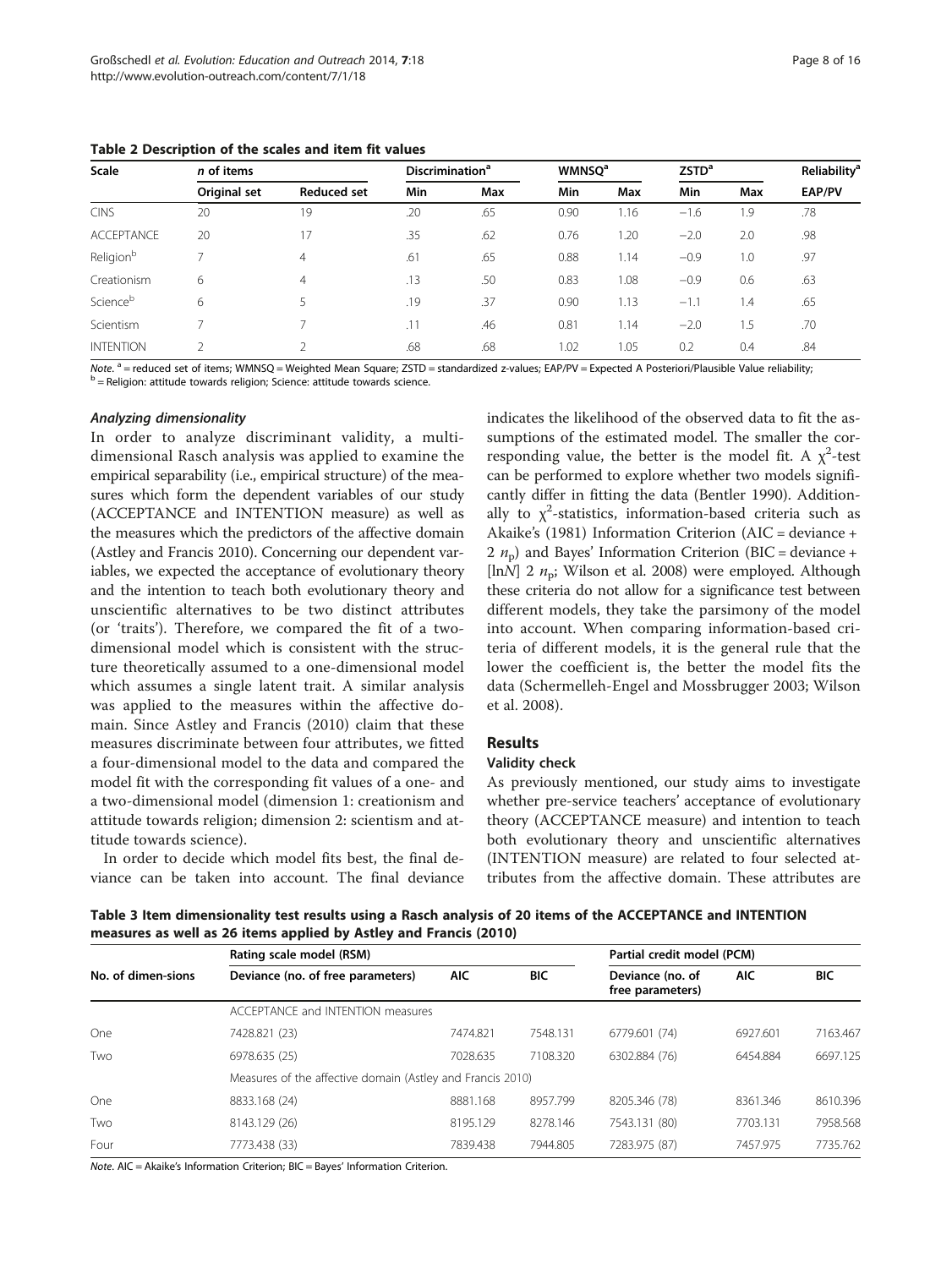(1) attitude towards religion, (2) attitude towards science, (3) scientism, and (4) creationism. Investigating these relationships presumes that the measures of both dependent and independent variables discriminate between different latent traits.

The discriminant validity of the ACCEPTANCE and INTENTION measures was investigated by comparing a two- and a one-dimensional PCM and RSM respectively. Table [3](#page-7-0) shows considerably high deviance for the RSM, which indicates that the PCM fits the data better. Comparing the two- and one-dimensional PCMs, a  $\chi^2$ -test indicates that the two-dimensional model fits the data significantly better,  $\chi^2(2) = 476.72$ ,  $p < .001$ . This is confirmed by the information-based criteria AIC and BIC in Table [3.](#page-7-0) The latent correlation between both measures is negative,  $r = -0.51$ ,  $p < 0.001$ , which also supports the discriminant validity of the measures. Concerning the discriminant validity of the measures of the affective domain, the results in Table [3](#page-7-0) indicate that in all dimensionalities, the PCM fits the data better than the RSM (cf. final deviance and information-based criteria). According to the information criteria, the best model fit is yielded by the four-dimensional PCM. This statement is confirmed by a  $\chi^2$ -test comparing the four- to the two-dimensional PCM,  $\chi^2(7) = 259.156, p < .001.$ 

Latent correlations between the four latent variables within the four-dimensional PCM are shown in Table 4. With regard to the discriminant validity, it is consistent that the two religious traits as well as the two scientific traits correlate positively with other, whereas the religious traits correlate negatively with the scientific traits.

#### Descriptive results for dependent variables

Rutledge and Sadler [\(2007\)](#page-14-0) distinguish five categories to classify the acceptance level of a person responding to the ACCEPTANCE measure. We calculated participant sum scores from the responses to the original set of 20 items in order to apply these categories to our data. The individual sum scores may range between 20 ('very low acceptance') and 100 ('very high acceptance'). Our descriptive analysis shows that the German sample gets an average sum score of  $M = 84.21$  (SD = 9.76), which corresponds to a 'high acceptance' level (cf. Rutledge and Sadler [2007\)](#page-14-0). With reference to the INTENTION measure, our

Table 4 Latent correlations between latent traits in the four-dimensional PCM

| ***<br>74 |                |       |  |
|-----------|----------------|-------|--|
| $-21$     | $***$<br>$-49$ |       |  |
| $-28***$  | $-26$          | $***$ |  |
|           |                |       |  |

 $p < .01;$   $p < .001$ .

sample reaches an average sum score of  $M = 4.13$  (SD = 2.21). As sum scores may range between 2 (very low intention) and 10 (very high intention), this indicates a relatively disapproving intention to teach both evolutionary theory and unscientific alternatives. For example, most participants refuse the statement that evolution and creationism should both be presented in the secondary school biology curriculum (only 16.6% agrees or strongly agrees).

## Regression analysis

As stated before, the first aim of our study is to investigate whether pre-service teachers' acceptance of evolution (research question 1) and their intention to teach both evolutionary theory and unscientific alternatives (research question 2) are related to indicators of the cognitive, affective, and contextual domains. Correlation analyses were performed to identify indicators which are significantly related to ACCEPTANCE and INTENTION scores (see Table [5\)](#page-9-0). No significant correlations were observed between ACCEPTANCE scores and the pre-service teachers' age or their parents' educational level. These indicators as well as scientism and semester were also not significantly correlated to INTENTION scores (all correlations bootstrap-type).

In order to find the most parsimonious set of variables which effectively predicts ACCEPTANCE and INTEN-TION scores, multiple regression analyses were performed with the structural equation software Mplus (version 5.21; Muthén and Muthén [2007\)](#page-14-0). Since the assumption of normality was violated in some cases, bootstrap-type regressions (10,000 replications) were conducted, not imposing the assumption of normality in the case of the sampling distribution. Concerning the first research question, the ACCEPTANCE scores were used as a dependent variable, and all significant variables from our correlational analysis (see Table [5\)](#page-9-0) were entered as predictor variables. The regression analysis (see Table [6\)](#page-9-0) reveals that the model significantly predicts ACCEPTANCE scores,  $p < .001$ .  $R^2$  for the model was .47. In terms of individual relationships between the predictors and ACCEPTANCE scores, creationism (*B* = −0.52, β = −.39, *p* < .001), attitude towards science  $(B = 0.33, \beta = .29, p < .001)$ , knowledge of evolution  $(B = 0.33, \beta = .29, p < .001)$ 0.17,  $\beta = .17$ ,  $p < .01$ ), gender ( $B = 0.40$ ,  $\beta = .13$ ,  $p < .05$ ), and semester ( $B = 0.08$ ,  $β = .16$ ,  $p < .01$ ) each significantly predicted ACCEPTANCE scores (see Table [6](#page-9-0)). This means that the tendency to hold a more creationist view is negatively related to the acceptance of evolution, whereas the acceptance of evolution benefits from a positive attitude towards science, a good knowledge of evolution, male gender, and advanced university studies. After controlling for these variables, an effect for attitude towards religion, scientism, and teacher education program could not be detected anymore.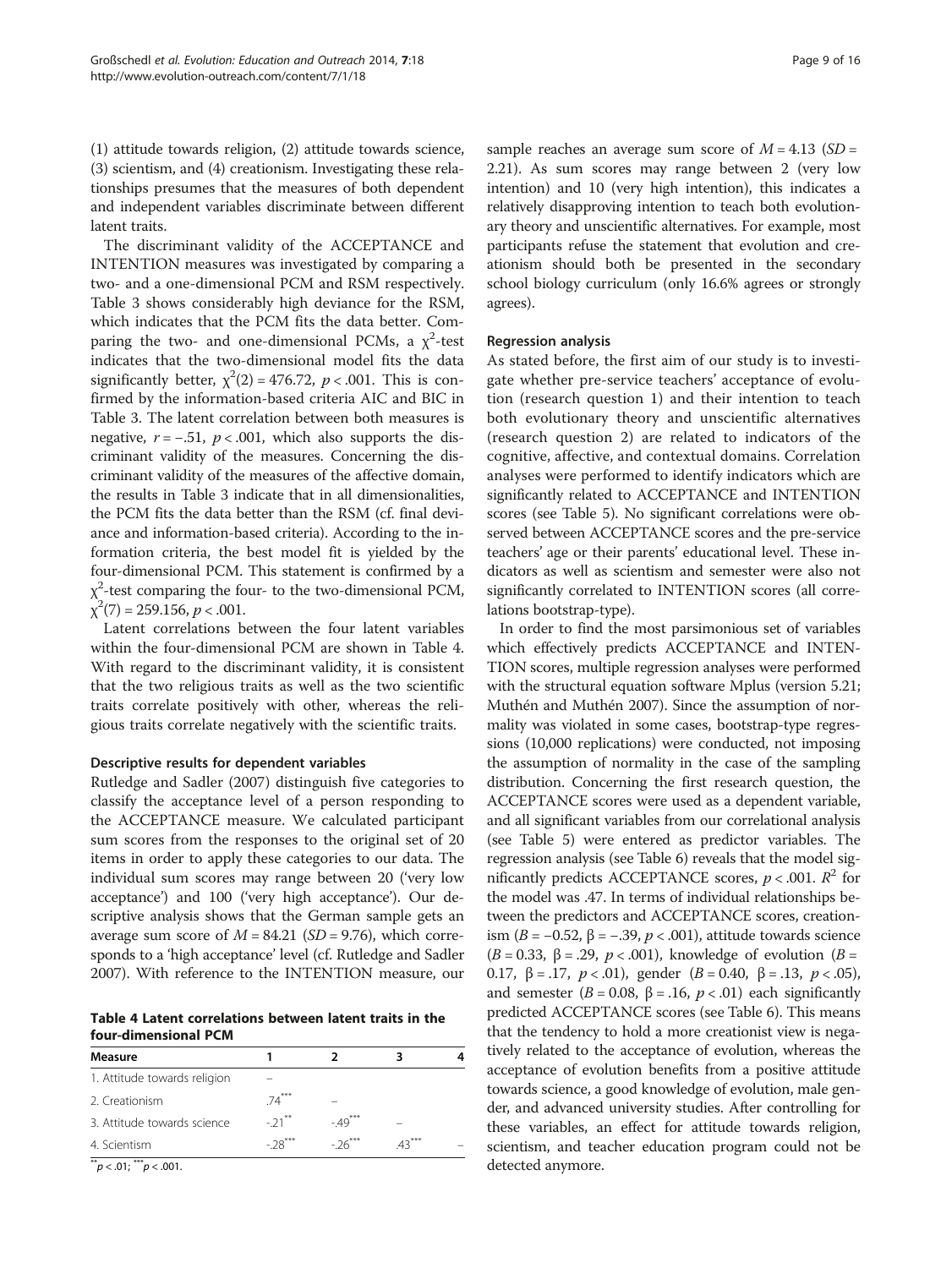| Table 5 Integris, startuard deviation, and intercorrelations for acceptance of evolutionary theory (ACCEFTANCE<br>measure), intention to teach both evolutionary theory and unscientific alternatives (INTENTION measure), as well as<br>predictor variables from the cognitive $(1)$ , affective $(2-5)$ , and contextual domains $(6-10)$ |   |      |             |                 |                         |                 |    |  |    |
|---------------------------------------------------------------------------------------------------------------------------------------------------------------------------------------------------------------------------------------------------------------------------------------------------------------------------------------------|---|------|-------------|-----------------|-------------------------|-----------------|----|--|----|
| Variable                                                                                                                                                                                                                                                                                                                                    | м | -SD. | $1 \quad 2$ | $\sim$ 3 $\sim$ | $\overline{\mathbf{4}}$ | $\sim$ 5 $\sim$ | 6. |  | 10 |

<span id="page-9-0"></span>Table 5 Means, standard deviation, and intercorrelations for acceptance of evolutionary theory (ACCEPTANCE

| variable                  | M     | שנ                       |                          | 2                        | 3.                   | 4         | ь                        | ь                        |                      | 8                    | У        | 10        |
|---------------------------|-------|--------------------------|--------------------------|--------------------------|----------------------|-----------|--------------------------|--------------------------|----------------------|----------------------|----------|-----------|
| <b>ACCEPTANCE</b>         | 4.32  | 0.49                     | $.37***$                 | $-.17$ <sup>*</sup>      | $-51$ <sup>***</sup> | $.46***$  | $.18^*$                  | .07                      | $.23***$             | $.23***$             | $.24***$ | $-.04$    |
| <b>INTENTION</b>          | 2.12  | 1.10                     | $-29***$                 | .24***                   | $.42***$             | $-.24***$ | $-0.05$                  | $-0.04$                  | $-.21$ <sup>**</sup> | $-19$ <sup>*</sup>   | $-10$    | .08       |
| <b>Predictor variable</b> |       |                          |                          |                          |                      |           |                          |                          |                      |                      |          |           |
| 1. CINS                   | 0.70  | 0.18                     | $\overline{\phantom{0}}$ | .05                      | $-31***$             | .12       | $-16*$                   | $-.05$                   | .14                  | $.28***$             | $.17*$   | $-.03$    |
| 2. Religion               | 2.16  | 1.30                     |                          | $\overline{\phantom{m}}$ | $.52***$             | $-10$     | $-.20$ <sup>**</sup>     | $-12$                    | $-06$                | $-06$                | $-0.05$  | $-.05$    |
| 3. Creationism            | 1.32  | 0.56                     |                          |                          | $\equiv$             | $-.24***$ | $-10$                    | $-0.02$                  | $-10$                | $-.21$ <sup>**</sup> | $-0.05$  | .04       |
| 4. Science                | 4.09  | 0.55                     |                          |                          |                      | -         | $.26***$                 | $-0.02$                  | .10                  | .14                  | .10      | $-.01$    |
| 5. Scientism              | 2.67  | 0.67                     |                          |                          |                      |           | $\overline{\phantom{0}}$ | $-0.04$                  | .11                  | $-0.08$              | .03      | .14       |
| 6. Age                    | 22.82 | 2.48                     |                          |                          |                      |           |                          | $\overline{\phantom{m}}$ | $.13*$               | $-0.05$              | $.48***$ | .06       |
| 7. Gender                 | -     | -                        |                          |                          |                      |           |                          |                          | $\qquad \qquad -$    | $.14*$               | $-0.02$  | $-.01$    |
| 8. Track                  | -     | $\overline{\phantom{m}}$ |                          |                          |                      |           |                          |                          |                      | -                    | $.18***$ | $-0.02$   |
| 9. Semester               | 4.79  | 2.47                     |                          |                          |                      |           |                          |                          |                      |                      | -        | $.12^{*}$ |
| 10. Parents               |       |                          |                          |                          |                      |           |                          |                          |                      |                      |          |           |

Note. CINS = understanding of evolution; Religion = attitude towards religion; Science = attitude towards science; Gender: male = 1, female = 0; Track = teacher education program: academic = 1, non-academic = 0; Parents = parents' educational qualification: university degree = 1, polytechnic degree = 2, and vocational training = 3.  $N = 166$  (Listwise deletion).

 $p < .05$ ;  $p < .01$ ;  $p > .001$ .

With regard to the second research question, INTEN-TION scores were used as a dependent variable, and all significant predictors from the correlation analysis in Table 5 were used as independent variables. The regression analysis (see Table 6) reveals that the model significantly predicts INTENTION scores,  $p < .001$ .  $R^2$  for the model was .25. In terms of the individual relationships between the predictors and INTENTION scores, the tendency to hold a more creationist view is positively related to the intention to teach both evolutionary theory and unscientific alternatives  $(B = 0.57, \beta = .27, p < .001)$ , whereas INTENTION scores significantly decrease when accompanied by a good knowledge of evolution  $(B = -0.25$ , β = −.16, p < .05; see Table 6). Furthermore, females reach significantly higher INTENTION scores than males. After controlling for these variables, a significant effect for attitude towards religion, attitudes towards science, and semester could not be detected anymore.

#### Relationship between acceptance and preference

As stated in our third research question, we are interested in to what extent the acceptance of evolutionary theory is related to the intention to teach both evolutionary theory and unscientific alternatives. Our regression analyses above have shown that three indicators (knowledge of evolution, creationism, and gender) are significantly related to both ACCEPTANCE and INTENTION scores (see Table 6). Therefore, the relationship between acceptance and intention could be obscured or confounded by these indicators (Cohen and Cohen [2003](#page-14-0)). Actually, our analyses show that the relationship between

| Table 6 Summary of the regression analyses for the     |
|--------------------------------------------------------|
| variables explaining acceptance of evolutionary theory |
| (ACCEPTANCE measure) and intention to teach both       |
| evolutionary theory and unscientific alternatives      |
| (INTENTION measure; $N = 178$ )                        |

| Predictor(s)                     | B       | SE B | β        | $\ensuremath{\mathnormal{R}}^2$ |  |  |  |  |
|----------------------------------|---------|------|----------|---------------------------------|--|--|--|--|
| ACCEPTANCE as dependent variable |         |      |          |                                 |  |  |  |  |
| <b>CINS</b>                      | 0.17    | 0.06 | $.17***$ |                                 |  |  |  |  |
| Religion                         | 0.03    | 0.02 | .09      |                                 |  |  |  |  |
| Creationism                      | $-0.52$ | 0.09 | $-39***$ |                                 |  |  |  |  |
| Science                          | 0.33    | 0.07 | $.29***$ |                                 |  |  |  |  |
| Scientism                        | 0.13    | 0.09 | .09      |                                 |  |  |  |  |
| Gender                           | 0.40    | 0.17 | $.13*$   |                                 |  |  |  |  |
| Track                            | 0.08    | 0.15 | .03      |                                 |  |  |  |  |
| Semester                         | 0.08    | 0.03 | $.16***$ |                                 |  |  |  |  |
| INTENTION as dependent variable  |         |      |          | .25                             |  |  |  |  |
| <b>CINS</b>                      | $-0.25$ | 0.12 | $-16*$   |                                 |  |  |  |  |
| Religion                         | 0.04    | 0.04 | .08      |                                 |  |  |  |  |
| Creationism                      | 0.57    | 0.18 | $.27***$ |                                 |  |  |  |  |
| Science                          | $-0.24$ | 0.12 | $-13$    |                                 |  |  |  |  |
| Gender                           | $-0.66$ | 0.31 | $-14*$   |                                 |  |  |  |  |
| Track                            | $-0.23$ | 0.29 | $-06$    |                                 |  |  |  |  |

Note.  $B =$  unstandardized regression coefficients; CINS = understanding of evolution; Religion = attitude towards religion; Science = attitude towards science; Track = teacher education program;  $SE B =$  standard error of  $B$ ;  $β = standardized regression coefficient.$ 

 $p < .05;$  \*\*\*p < .01; \*\*\*p < .001.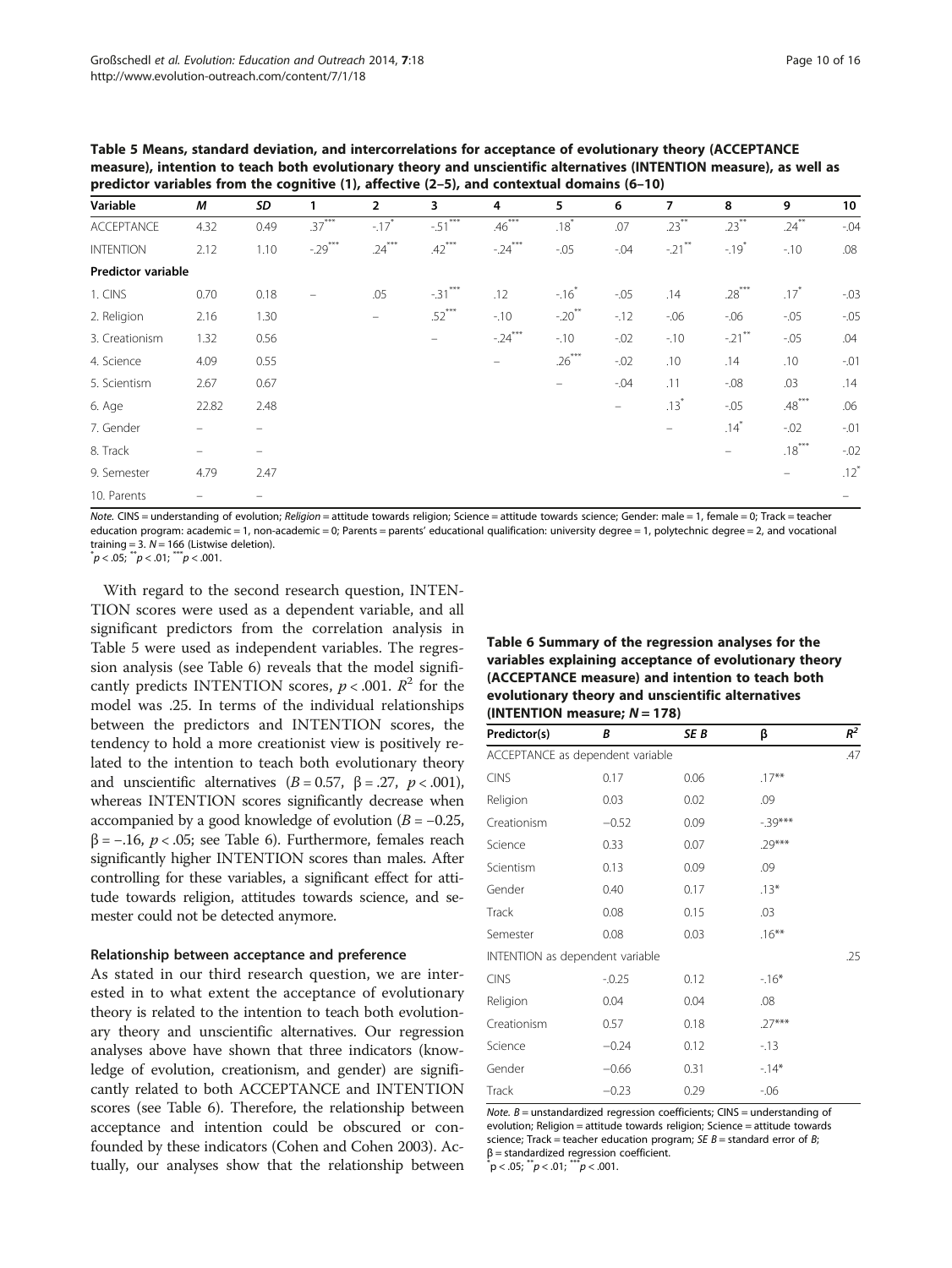ACCEPTANCE and INTENTION scores adjusted for the indicators is considerably weaker (bootstrap-type partial correlation:  $B = -0.26$ ,  $\beta = -.16$ ,  $p < .05$ ) than the relationship which has not been adjusted (bootstrap-type product–moment correlation: *B* = −0.90, β = −.38, *p* < .001).

#### Mediation analysis

As outlined above, the regression analyses have shown that three indicators (knowledge of evolution, creationism, and gender) are significantly related to both ACCEPTANCE and INTENTION scores (see Table [6\)](#page-9-0). As we assume that acceptance unilaterally affects intention (not vice versa), we are interested in whether acceptance transmits the effect of the indicators to intention. In other words: Does acceptance represent a generative mechanism (i.e., a mediator) through which indicators 'affect' intention? We performed a detailed mediation analysis (MacKinnon et al. [2007\)](#page-14-0) to answer this question. The tests of the conditions for the mediation analysis will be outlined below; the results of the final path model are presented subsequently.

#### Testing conditions

According to Baron and Kenny [\(1986\)](#page-13-0), there are three conditions to be checked before conducting a mediation analysis. Firstly, the outcome variable (INTENTION scores) needs to be related to the potential predictors (i.e., knowledge of evolution, creationism, and gender; regression equation 1). This condition was met for the knowledge of evolution ( $B = -0.25$ ,  $\beta = -.16$ ,  $p < .05$ ), creationism ( $B = 0.74$ ,  $\beta = .35$ ,  $p < .001$ ), and gender ( $B = -0.73$ ,  $\beta = -.15$ ,  $p < .05$ ). Secondly, the mediator (ACCEPTANCE scores) needs to be related to the potential predictors (regression equation 2). This condition also was met for the knowledge of evolution ( $B = 0.22$ ,  $\beta = .22$ ,  $p < .001$ ), creationism (*B* = −0.56, β = −.42, *p* < .001), and gender (*B* = 0.46,  $β = .16, p < .05)$  as well. Thirdly, the mediator (ACCEPT-ANCE scores) needs to be related to the outcome variable (INTENTION scores) when the outcome variable is regressed on the mediator as well as on the potential predictors (regression equation 3). Results show that AC-CEPTANCE scores are significantly related to INTEN-TION scores ( $B = -0.27$ ,  $\beta = -0.17$ ,  $p < 0.05$ ) when adjusted for the knowledge of evolution, creationism, and gender; this indicates that the third condition was met as well.

#### Testing significance

After having tested the conditions for mediation, we explored whether the relations between INTENTION scores (outcome variable) and the predictors diminish in regression equation 3 (acceptance as further predictor) in comparison to regression equation 1 (acceptance not included; see above). Actually, our results show that the relations (cf. regression equation 3) between INTENTION scores and the knowledge of evolution  $(B = -0.19, \beta = -.12, \text{ ns})$ ,

creationism ( $B = 0.59$ ,  $\beta = .28$ ,  $p < .001$ ), as well as gender  $(B = -0.60, \beta = -.13, \text{ns})$  decrease; this points at mediation. To assure this suggestion, the statistical significance of the decrease, which is equal to the significance of the indirect effect between predictor and outcome variable (INTENTION scores) mediated by ACCEPTANCE scores (Baron and Kenny [1986;](#page-13-0) MacKinnon et al. [2007\)](#page-14-0), should be tested. Therefore, a maximum likelihood path analysis with bootstrapped (10,000 replications) standard errors and confidence intervals for direct and indirect effects was performed.

A path analysis actually reveals that the strength of the relations between INTENTION and creationism as well as the knowledge of evolution is significantly lower in regression equation 3 (acceptance as further predictor) than in regression equation 1 (acceptance not included). This becomes apparent in the  $p$ -values of the indirect effect between INTENTION scores and creationism  $(B =$ 0.15,  $β = .07$ ,  $p < .05$ ) as well as the knowledge of evolution ( $B = -0.06$ ,  $\beta = -.04$ ,  $p < .05$ ), but not in the *p*-value of the indirect effect between gender and INTENTION scores ( $B = -0.12$ ,  $\beta = -.03$ , ns). Since INTENTION scores are still directly affected by creationism ( $B = 0.59$ , β = .28,  $p < .001$ ), creationism seems partially mediated by acceptance; that is, creationism seems to exert both a direct and an indirect effect (mediated by acceptance) on intention to teach both evolutionary theory and unscientific alternatives. With reference to the knowledge of evolution, a significant direct effect towards INTENTION scores is not present anymore. Instead, the effect of the knowledge of evolution is fully mediated by acceptance. The specified model explains 33.2% of the variance of AC-CEPTANCE scores as well as 24.4% of the variance of INTENTION scores.

## **Discussion**

#### Descriptive results for dependent variables

The found acceptance of evolutionary theory in our sample of German pre-service biology teachers was even higher than the previously reported acceptance level of German adults or pre-service teachers (Graf and Soran [2011;](#page-14-0) Miller et al. [2006](#page-14-0)). Comparably high levels of acceptance were reported for US high school biology teachers (Trani [2004](#page-15-0)), educational professionals (Nadelson and Sinatra [2009\)](#page-14-0), as well as Greek pre-service teachers in early childhood education (Athanasiou et al. [2012\)](#page-13-0). In contrast, considerably lower levels were reported for Turkish pre-service science and biology teachers (Akyol et al. [2010;](#page-13-0) Deniz et al. [2008](#page-14-0)), US high school students (Cavallo and McCall [2008](#page-14-0)), and US non-major biology students (Rutledge and Sadler [2007\)](#page-14-0). These results are in accordance with the previously discussed effects of the cultural and educational background. With reference to the intention to teach both evolutionary theory and unscientific alternatives,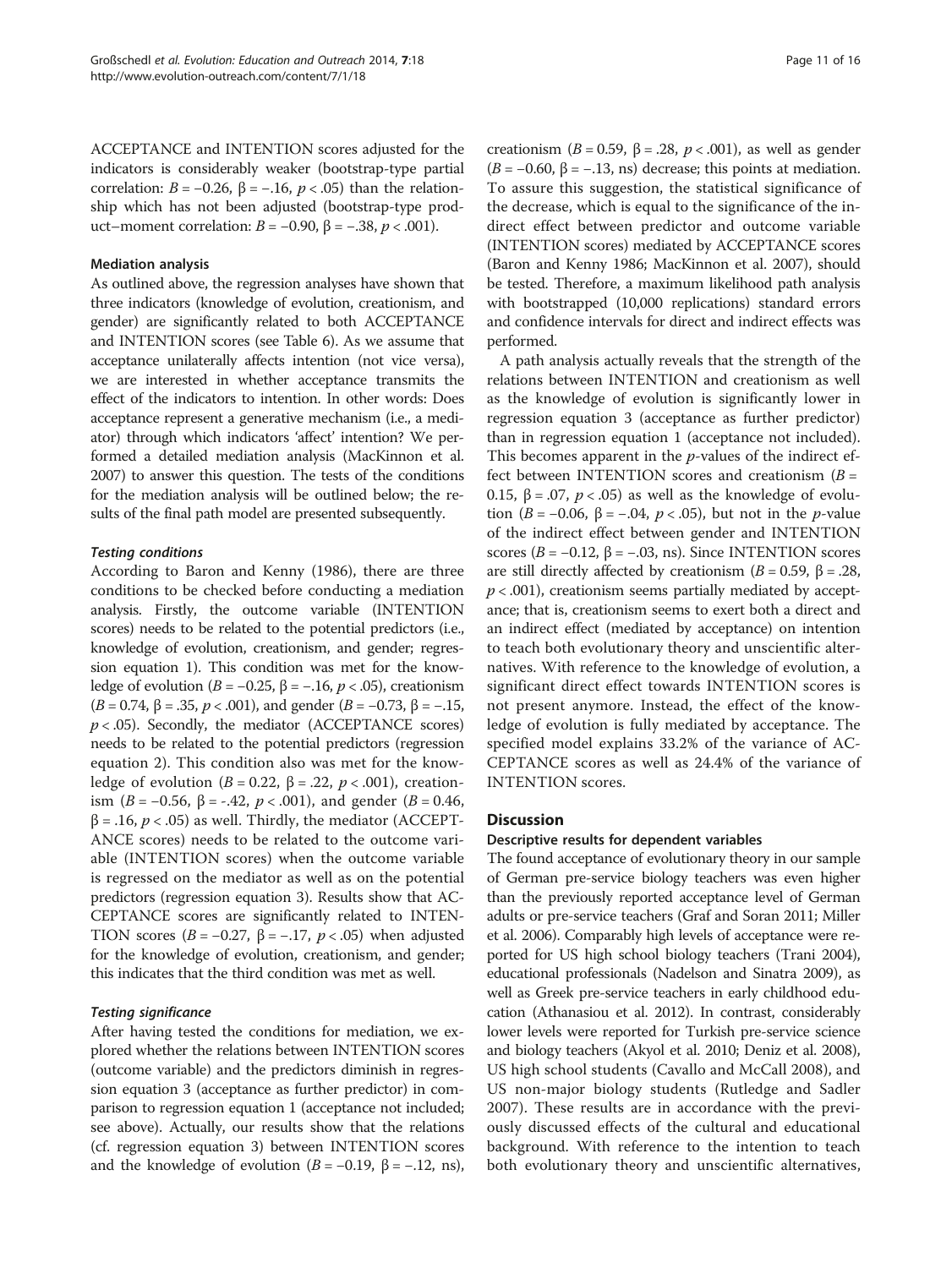the high rejection of German pre-service teachers to teach unscientific alternatives meets our expectations. Only 16.6% of the sample agrees or strongly agrees with the statement that evolution and creationism should both be presented in the secondary school biology curriculum, whereas 84.2% of the Turkish teachers do (Köse [2010\)](#page-14-0). This seems much different in the US context. Nehm and Schonfeld ([2007](#page-14-0)) report that about 50% of the American biology teachers prefer to teach some amount of creationism, whereas the other half prefers to teach evolution exclusively.

## Predicting acceptance and preference

The main aim of this study was to contribute to a more comprehensive view on the acceptance of evolutionary theory and the intention to teach both evolutionary theory and unscientific alternatives. Conceptual ecology was identified as a conceptual framework which covers a variety of factors influencing the learning of evolutionary theory, and thus being relevant for both acceptance and intention. Within the conceptual ecology for evolution, Deniz et al. ([2008\)](#page-14-0) highlight the relevance of cognitive, affective, and contextual factors. Knowledge of these factors is a necessary step to understand pre-service teachers' acceptance of evolutionary theory and their intention to teach both evolutionary theory and unscientific alternatives.

Our results suggest that fostering the knowledge of evolution (cognitive domain) significantly increases the acceptance of evolutionary theory. Furthermore, it seems to decrease the intention to teach both evolutionary theory and unscientific alternatives. Evidently, only those pre-service teachers who are confident with evolutionary theory assign a central role to the theory. These findings are consistent with the conclusions of others on the importance of understanding for intention. Balgopal ([2014](#page-13-0), 28) points out that teachers often avoid teaching evolution if they do not understand key terms or processes. Our analyses further indicate that a refusal of creationism as well as a positive attitude towards science (both affective domain) both also foster the acceptance of evolutionary theory. Not surprisingly, creationism fosters the intention to teach both evolutionary theory and unscientific alternatives. Although many studies observe negative relationships between acceptance and religiosity (see above), we were able to show that this relationship disappears when controlling for other factors. Since creationism can be regarded as a special form of fundamental religiosity, it seems likely that it is rather the rejection of evolution due to a literal belief in special creation which constrains the acceptance and preference for teaching evolution. This interpretation is corroborated by the relatively high correlation between creationism and the attitude towards religion. However, being religious does not necessarily imply being creationist. This is exemplified by

the official positions of the Catholic Church as well as of mainline Protestant seminaries. It is possible that previous studies might have been misled into assuming that religiosity decreases the acceptance and preference for teaching evolution, as they did not strictly distinguish between religiosity and creationism. With regard to our results, we conclude that the religiosity of pre-service teachers should not per se be regarded as a reason for the rejection of neither evolutionary theory nor its teaching in the science classroom. In summary, creationism and the attitudes towards science represent two potential candidates for an unknown affective factor proposed by Deniz et al. [\(2008](#page-14-0)). Within the contextual domain, gender and semester seem to be relevant for the acceptance of evolutionary theory; with regard to the intention to teach both evolutionary theory and unscientific alternatives it is gender only which seems to be relevant. With reference to gender, we found that female participants had a lower level of acceptance. Similar results were reported in previous studies (Losh and Nzekwe [2011](#page-14-0); Miller et al. [2006](#page-14-0)), which attributed the lower level of acceptance to the higher level of religiosity of female participants. Nevertheless, we did not find any evidence for this explanation in our data, as there was no significant relation between gender and the attitude towards religion (see Table [5\)](#page-9-0). Furthermore, we found a weak, but significant relationship between acceptance and semester, but no relationship between educational background of the parents and acceptance or intention. With regard to acceptance, this result deviates from previous studies, which report weak effects on acceptance (e.g., Athanasiou and Papadopoulou [2012\)](#page-13-0).

Since evolutionary theory constitutes the unifying theory of modern biological sciences, teaching evolutionary theory is regarded as a key task of school biology courses. Several studies have shown that teachers' acceptance of evolutionary theory is related to teachers' instructional practice, which implies that teachers who accept evolutionary theory are more likely to teach it (e.g., Aguillard [1999\)](#page-13-0). Thus, we expected that the intention to teach both evolutionary theory and unscientific alternatives – beyond the factors of the cognitive, affective, and contextual domains – is influenced by acceptance as well. As both acceptance and intention are significantly related to a set of common indicators (knowledge of evolution, creationism, and gender), this relationship is possibly masked. To uncover the relationship, we analyzed the relationship between both constructs by partialling out these indicators. Our analyses show that the relationship between acceptance and intention after controlling for the set of indicators has decreased by more than 50% compared to before controlling. As we were interested in how this decrease can be explained, we subsequently performed a mediation analysis. Our results show that the relationship between acceptance and intention (without controlling for the set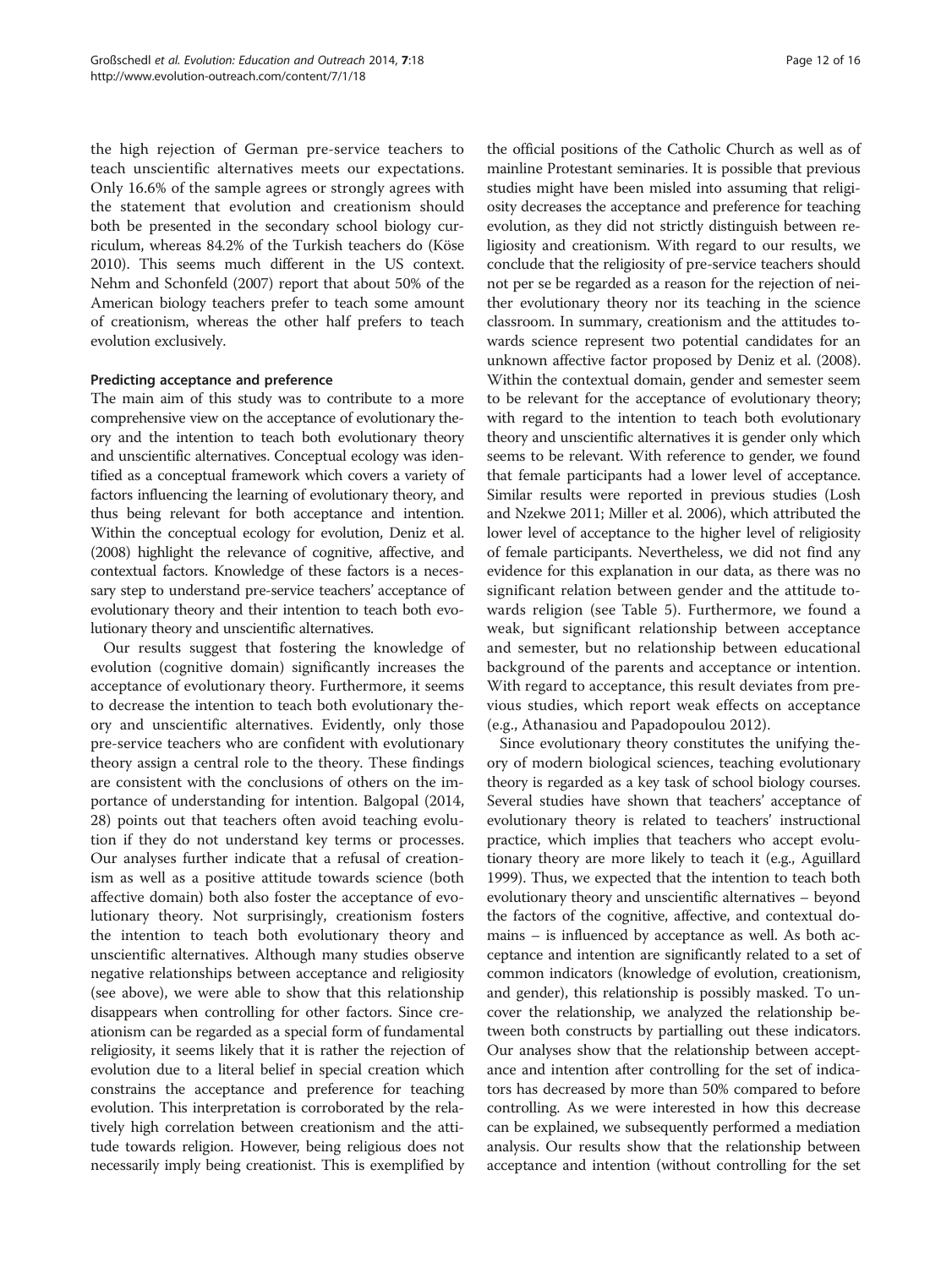of indicators) can partially be attributed to an indirect effect of the knowledge of evolution and creationism towards intention (mediated by acceptance).

## Limitations and achievements

One limitation of our study is the cross-sectional design, which inhibits causal conclusions about the particular predictors on the acceptance of evolutionary theory and the preference for its teaching (and particularly the intention to teach both evolutionary theory and unscientific alternatives). Other limitations concern the applied measures. We used the MATE-instrument to measure the acceptance of evolutionary theory. On the one hand, it has been tested for use with students (Rutledge and Sadler [2007](#page-14-0)) and is frequently applied, but on the other, it has repeatedly been questioned with regard to its validity – in particular with respect to the discrimination between acceptance and knowledge (e.g., Konnemann et al. [2012](#page-14-0); MU Smith [2010\)](#page-15-0). Recently, Nadelson and Southerland ([2012](#page-14-0)) tried to answer the validity question by presenting a new instrument, the I-SEA. However, they had to struggle with the conflations which the instrument presented, for example for the acceptance of micro- and macroevolution. We hope that a more valid and less critical instrument for the measurement of acceptance is accessible soon. Knowledge of evolution was assessed by use of the CINS instrument (Anderson et al. [2002](#page-13-0)), which has been criticized and questioned for several reasons (Battisti et al. [2010;](#page-14-0) Nehm and Ha [2011](#page-14-0); Nehm and Schonfeld [2008](#page-14-0), [2010\)](#page-14-0). In particular, Nehm and Schonfeld criticized the forced choice format ([2008\)](#page-14-0) as well as the neglect of psychometric standards and methodology ([2010](#page-14-0)), and argued that the CINS can falsely overestimate student understanding of evolutionary key concepts [\(2008\)](#page-14-0). Nehm and Ha ([2011](#page-14-0)) subsequently investigated item feature effects and discussed the influence of the item context. Furthermore, Battisti et al. [\(2010](#page-14-0)) identified several distractors as being problematic. Nehm et al. ([2012\)](#page-14-0) in response presented a new instrument (ACORNS, Assessing Contextual Reasoning about Natural Selection) relying on open-response items, which can be used in future studies.

Furthermore, it is hard to make a statement if the preference measure actually validly captures future teaching practice. Beyond that, we failed to incorporate other relevant information such as pre-service teachers' religious affiliation and educational background. Consequently, the question whether attending parochial or state schools makes a difference for pre-service teachers' acceptance of evolutionary theory and the preference for its teaching, as it can be inferred from a study of Evans [\(2001\)](#page-14-0), remains open. Beyond that, we could show that the relationship between acceptance and preference is obscured or confounded by several indicators (e.g., knowledge of evolution). Other relevant indicators related to acceptance (e.g., NOS) or preference (e.g., social setting, job security) were left aside. Therefore, a comprehensive analysis of indicators and a thorough discussion of their influence as well as interdependencies remains a desideratum of research. The review by Sickel and Friedrichsen [\(2013](#page-15-0)) examining literature for evolution education with a focus on teachers definitively builds an excellent starting point for further research.

Notwithstanding these limitations, it is our opinion that two points should be recognized concerning the quality of the study. Firstly, the comparability to existing studies is fairly good for the chosen sample, because many studies on both the acceptance and preference for teaching evolution are based on pre-service teachers. Secondly, the instrument quality was satisfying. We reported evidence for the validity of Astley and Francis' [\(2010\)](#page-13-0) scales for the attitude towards religion and science, scientism, and creationism. Furthermore, we found evidence that empirically, acceptance and intention are two different constructs.

## Conclusions

As reported above, the attitude towards religion has repeatedly been shown to provide a predictor for both the acceptance of evolutionary theory and the preference for teaching evolution. In contrast, we identified creationism – and not attitude towards religion – as a predictor and attributed this effect to the simultaneous inclusion of the attitude towards religion and creationism in our study. This interpretation should definitely be verified. Furthermore, it should be explored whether these findings can be generalized to include the US context, where the relation between the attitude towards religion and creationism might be closer than in Germany due to a different political and cultural climate (cf. Miller et al. [2006](#page-14-0)).

Referring to teachers' preference for teaching evolution, their subject matter knowledge (which we analyzed by using the CINS) is only one component of professional knowledge which might encourage teachers to teach evolution in the classroom. Recently, Sickel and Friedrichsen ([2013](#page-15-0)) argued that pedagogical content knowledge should be an essential element in preparing teachers to teach evolution. Shulman ([1986](#page-15-0)) describes teachers' pedagogical content knowledge as a second type of content-related knowledge which is necessary to make subject matter comprehensible – for example by providing appropriate teaching situations (Loughran et al. [2001](#page-14-0)). As research in evolution education has largely disregarded (pre-service) teachers' pedagogical content knowledge, future research needs to clarify whether a lack of pedagogical content knowledge could be responsible for a low preference for teaching evolution. To answer the question, tests need to be developed capturing (a) the knowledge of instructional strategies, which integrates the representation of subject matter and responses to specific learning difficulties and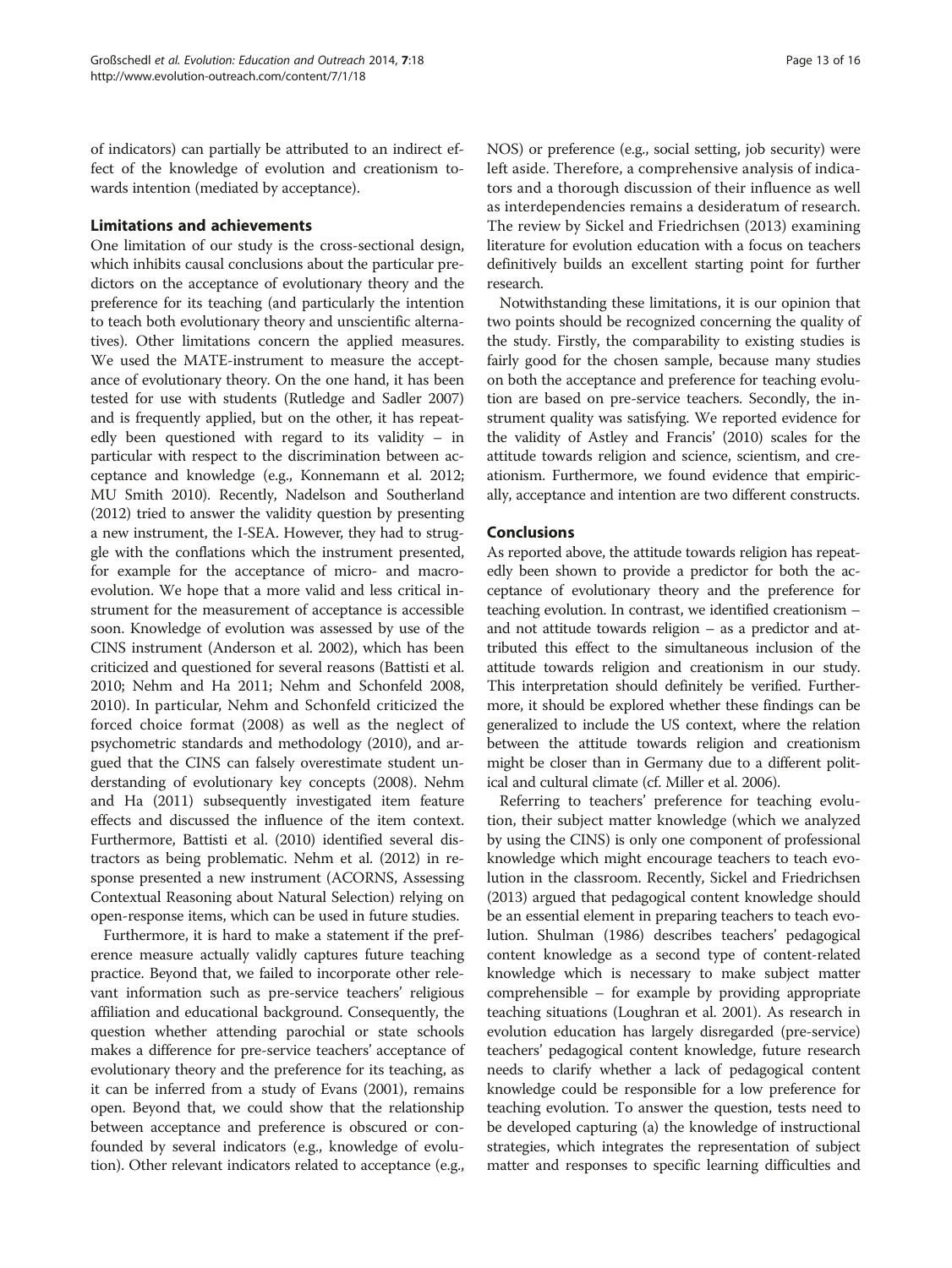<span id="page-13-0"></span>(b) the knowledge of students' conceptions and preconceptions. Both (a) and (b) are regarded as the central facets of pedagogical content knowledge (e.g., Hill et al. [2008;](#page-14-0) Lee and Luft [2008](#page-14-0); Park and Oliver [2008](#page-14-0); Schmelzing et al. [2013](#page-15-0)). Balgopal (2014) recently identified pre-service teachers with high preference for teaching evolution but low subject matter knowledge. Similar results are expected for pedagogical content knowledge. Both deficits could be easily remediated by adequate learning opportunities focusing on knowledge gain without the need to change personality traits such as religiosity. Hence, teachers' willingness to teach evolutionary theory can be fostered in a way explicitly protecting the freedom of religion and belief.

Current studies show that evolutionary theory persists to be a controversial issue for secondary school students even in Germany (Basel et al. 2014). Thus, future teachers need to be prepared to deal with the controversy. One important option is undoubtedly a profound scientific university education. Accordingly, an obligatory evolution course for all biology teacher education programs has been demanded elsewhere (cf. Nehm and Schonfeld [2007\)](#page-14-0). In Germany, official resolutions of the Secretariat of the Standing Conference of the Ministers of Education and Cultural Affairs of the Länder in the Federal Republic of Germany [KMK] ([2008](#page-15-0)) already realize this demand, as they define evolution as one of the mandatory subjects within biology teacher education. The high level of acceptance and the low intention to teach both evolutionary theory and unscientific alternatives found in our study might at least in part be attributed to this aspect of German teacher education. Hence, specifically designed teacher evolution education courses seem to be the method of choice. As our results underline the role of knowledge and knowledge for both the acceptance of evolutionary theory and the preference for its teaching – a result which is also supported by Akyol et al. (2012) – one important strategy is undoubtedly to foster a profound knowledge of evolution among future biology teachers. Furthermore, our results support approaches which try to improve the acceptance of evolutionary theory and the preference for its teaching by fostering positive attitudes towards science and reducing creationism. Finally, thorough intervention studies fostering the acceptance of evolutionary theory can be considered one of the primary objectives of future research both on the acceptance of evolutionary theory and the preference for its teaching.

#### Competing interests

The authors declare that they have no competing interests.

#### Authors' contributions

Authors contributed equally to this work. All authors read and approved the final manuscript.

#### Authors' information

Jörg Großschedl (PhD) is a research scientist at the Leibniz Institute for Science and Mathematics Education (IPN), Kiel/Germany where he is also training pre-service biology teachers in university courses. His research interests focus on modeling, assessment, and development of pre- and in-service biology teachers' professional knowledge, system thinking of students, and concept mapping.

Christiane Konnemann is a PhD student at the Center for Biology Education at Münster University/Germany where she is involved into the training of pre-service biology teachers in university courses. Her research concerns students' attitudes towards evolutionary theory and their understanding of the nature of science.

Nicolai Basel is a PhD student at the IPN and teaches biology in secondary school. His research focuses on scientific argumentation, reasoning, and students' conceptions of evolutionary theory.

#### Acknowledgement

We would like to thank Prof. Marcus Hammann and Prof. Ute Harms for their comments on an earlier version of the manuscript. The study was supported by Leibniz association (SAW-2011-IPN-2).

#### Author details

<sup>1</sup> IPN-Leibniz Institute for Science and Mathematics Education at the University of Kiel, Olshausenstraße 62, 24118 Kiel, Germany. <sup>2</sup>Center for Biology Education at the University of Münster, Schlossplatz 34, 48143 Münster, Germany.

#### Received: 30 January 2014 Accepted: 4 July 2014 Published: 27 June 2014

#### References

- Aguillard, D. (1999). Evolution education in Louisiana public schools: a decade following Edwards v Aguillard. The American Biology Teacher, 61, 182–188.
- Akaike, H. (1981). Likelihood of a model and information criteria. Journal of Econometrics, 16, 3–14.
- Akyol, G, Tekkaya, C, & Sungur, S. (2010). The contribution of understandings of evolutionary theory and nature of science to pre-service science teachers' acceptance of evolutionary theory. Procedia - Social and Behavioral Sciences, 9, 1889–1893.
- Akyol, G, Tekkaya, C, Sungur, S, & Traynor, A. (2012). Modeling the interrelationships among pre-service science teachers' understanding and acceptance of evolution, their views on nature of science and self-efficacy beliefs regarding teaching evolution. Journal of Science Teacher Education, 23, 937–957.
- Allmon, W. (2011). Why don't people think evolution is true? Implications for teaching, in and out of the classroom. Evolution: Education and Outreach, 4, 648–665.
- Anderson, DL, Fisher, KM, & Norman, GJ. (2002). Development and evaluation of the conceptual inventory of natural selection. Journal of Research in Science Teaching, 39, 952–978.
- Asghar, A, Wiles, JR, & Alters, B. (2007). Canadian pre-service elementary teachers' conceptions of biological evolution and evolution education. McGill Journal of Education, 42, 189–210.
- Astley, J, & Francis, LJ. (2010). Promoting positive attitudes towards science and religion among sixth-form pupils: dealing with scientism and creationism. British Journal of Religious Education, 32, 189–200.
- Athanasiou, K, & Papadopoulou, P. (2012). Conceptual ecology of the evolution acceptance among Greek education students: Knowledge, religious practices and social influences. International Journal of Science Education, 34, 903–924.
- Athanasiou, K, Katakos, E, & Papadopoulou, P. (2012). Conceptual ecology of evolution acceptance among Greek education students: the contribution of knowledge increase. Journal of Biological Education, 46, 234–241.
- Balgopal, MM. (2014). Learning and intending to teach evolution: concerns of pre-service biology teachers. Research in Science Education, 44, 27–52.
- Baron, RM, & Kenny, DA. (1986). The moderator-mediator variable distinction in social psychological research: conceptual, strategic, and statistical considerations. Journal of Personality and Social Psychology, 51, 1173–1182.
- Basel, N, Harms, U, Prechtl, H, Weiß, T, & Rothgangel, M. (2014). Students' arguments on the science and religion issue: The example of evolutionary theory and Genesis. Journal of Biological Education. doi:10.1080/ 00219266.2013.849286.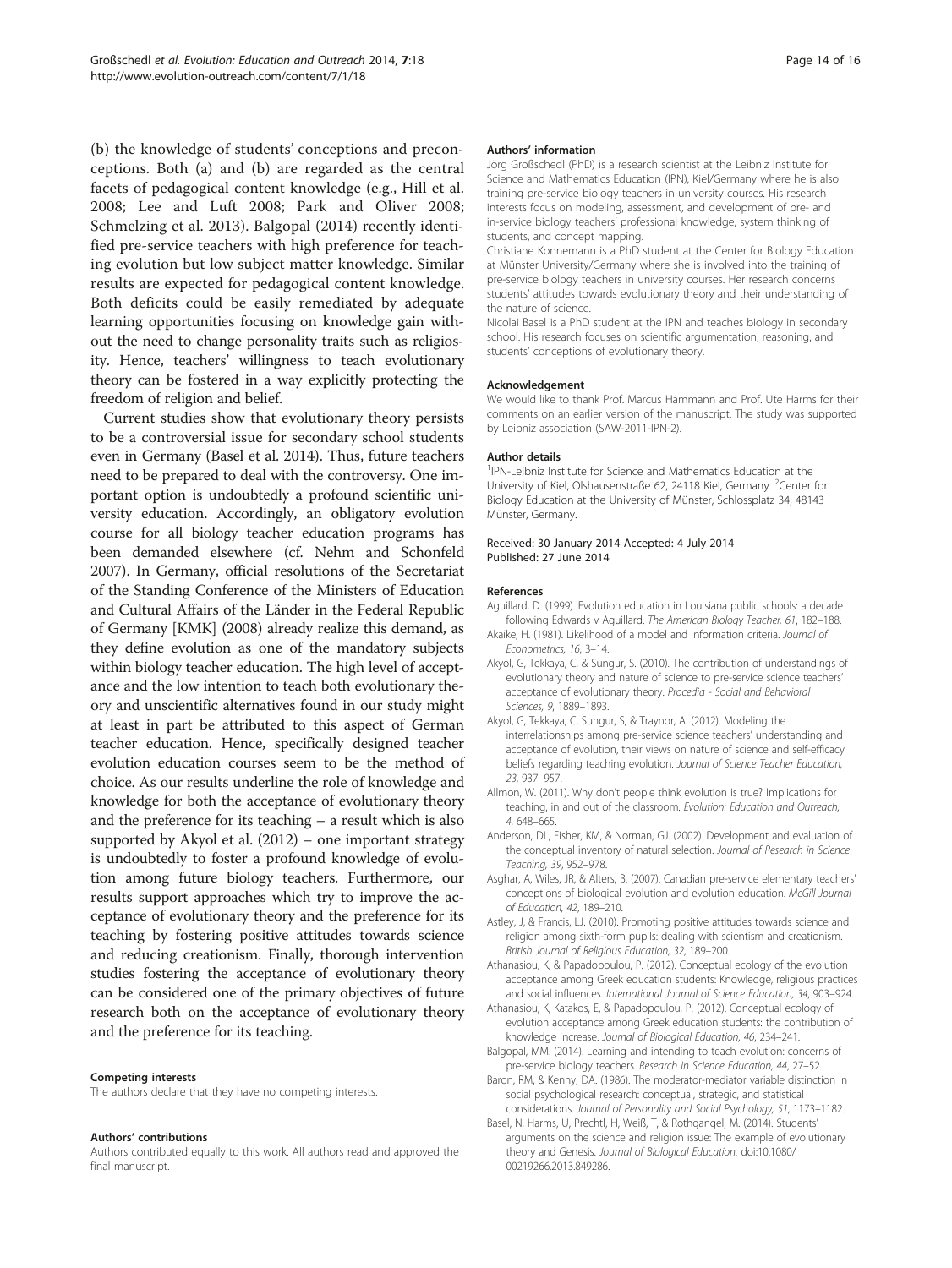<span id="page-14-0"></span>Bentler, PM. (1990). Comparative fit indexes in structural models. Psychological Bulletin, 107, 238–246.

- Berkman, MB, & Plutzer, E. (2011). Defeating creationism in the courtroom, but not in the classroom. Science, 331(6016), 404–405.
- Bond, TG, & Fox, CM. (2001). Applying the Rasch Model: Fundamental Measurement in the Human Sciences. Mahwah, NJ: Lawrence Erlbaum.
- Bönisch, J. (2010). Pädagogischer Sündenfall [Pedagogical fall of mankind]. Süddeutsche.de. [http://www.sueddeutsche.de/karriere/kreationismus-im](http://www.sueddeutsche.de/karriere/kreationismus-im-schulunterricht-paedagogischer-suendenfall-1.477324)[schulunterricht-paedagogischer-suendenfall-1.477324](http://www.sueddeutsche.de/karriere/kreationismus-im-schulunterricht-paedagogischer-suendenfall-1.477324). Accessed 20 Oct 2013.
- BouJaoude, S, Asghar, A, Wiles, JR, Jaber, L, Sarieddine, D, & Alters, B. (2011). Biology professors' and teachers' positions regarding biological evolution and evolution education in a Middle Eastern society. International Journal of Science Education, 33, 979–1000.
- Cavallo, AML, & McCall, D. (2008). Seeing may not mean believing: examining students' understandings & beliefs in evolution. American Biology Teacher, 70, 522–530.
- Cohen, J, & Cohen, P. (2003). Applied multiple regression/correlation analysis for the behavioral sciences. Hillsdale, NJ: Erlbaum.
- Curry, A. (2009). Creationist beliefs persist in Europe. Science, 323(5918), 1159–1159.
- Demastes, SS, Good, RG, & Peebles, P. (1995). Students conceptual ecologies and the process of conceptual change in evolution. Science Education, 79, 637–666.
- Deniz, H, Donnelly, LA, & Yilmaz, I. (2008). Exploring the factors related to acceptance of evolutionary theory among Turkish preservice biology teachers: toward a more informative conceptual ecology for biological evolution. Journal of Research in Science Teaching, 45, 420–443.
- Evans, EM. (2001). Cognitive and contextual factors in the emergence of diverse belief systems: creation versus evolution. Cognitive Psychology, 42, 217–266.
- Goldston, MJD, & Kyzer, P. (2009). Teaching evolution: narratives with a view from three Southern biology teachers in the USA. Journal of Research in Science Teaching, 46, 762–790.
- Graf, D, & Soran, H. (2011). Einstellung und Wissen von Lehramtsstudierenden zur Evolution - ein Vergleich zwischen Deutschland und der Türkei [Pre-service teachers' attitude towards evolution and knowledge about evolution – a comparison between Germany and Turkey]. In D Graf (Ed.), Evolutionstheorie - Akzeptanz und Vermittlung im europäischen Vergleich (pp. 141–161). Heidelberg: Springer.
- Griffith, JA, & Brem, SK. (2004). Teaching evolutionary biology: pressures, stress, and coping. Journal of Research in Science Teaching, 41, 791–809.
- Ha, M, Haury, DL, & Nehm, RH. (2012). Feeling of certainty: uncovering a missing link between knowledge and acceptance of evolution. Journal of Research in Science Teaching, 49, 95–121.
- Hermann, R. (2013). High school biology teachers' views on teaching evolution: implications for science teacher educators. Journal of Science Teacher Education, 24(4), 597–616.
- Hill, HC, Ball, DL, & Schilling, SG. (2008). Unpacking pedagogical content knowledge: conceptualizing and measuring teachers' topic-specific knowledge of students. Journal for Research in Mathematics Education, 39(4), 372–400.
- Kamann, M. (2013). Debatte um Kreationismus in Bekenntnisschulen [A debate about creationism in denominational schools]. Die Welt. [http://www.welt.de/politik/](http://www.welt.de/politik/deutschland/article115215588/Debatte-um-Kreationismus-an-Bekenntnisschulen.html) [deutschland/article115215588/Debatte-um-Kreationismus-an-Bekenntnisschulen.](http://www.welt.de/politik/deutschland/article115215588/Debatte-um-Kreationismus-an-Bekenntnisschulen.html) [html.](http://www.welt.de/politik/deutschland/article115215588/Debatte-um-Kreationismus-an-Bekenntnisschulen.html) Accessed 20 Oct 2013.
- Konnemann, C, Asshoff, R, & Hammann, M. (2012). Einstellungen zur Evolutionstheorie: Theoretische und messtheoretische Klärungen [Attitudes towards evolutionary theory: Theoretical and psychometric issues]. Zeitschrift für Didaktik der Naturwissenschaften, 18, 55–79.
- Köse, Ö. (2010). Biology students' and teachers' religious beliefs and attitudes towards theory of evolution. H. U. Journal of Education, 38, 189–200.
- Lederman, N, & Abd-El-Khalick, F. (1998). Avoiding De-Natured Science: Activities that Promote Understandings of the Nature of Science. In WF McComas (Ed.), The Nature of Science in Science Education (pp. 83–126). New York: Kluwer Academic Publishers.
- Lee, E, & Luft, JA. (2008). Experienced secondary science teachers' representation of pedagogical content knowledge. International Journal of Science Education, 30(10), 1343–1363.
- Lerner, LS, Goodenough, U, Lynch, J, Schwartz, M, Schwartz, R, & Gross, PR. (2012). The state of state science standards. [http://www.edexcellencemedia.net/](http://www.edexcellencemedia.net/publications/2012/2012-State-of-State-Science-Standards/2012-State-of-State-Science-Standards-FINAL.pdf)

[publications/2012/2012-State-of-State-Science-Standards/2012-State-of-State-](http://www.edexcellencemedia.net/publications/2012/2012-State-of-State-Science-Standards/2012-State-of-State-Science-Standards-FINAL.pdf)[Science-Standards-FINAL.pdf.](http://www.edexcellencemedia.net/publications/2012/2012-State-of-State-Science-Standards/2012-State-of-State-Science-Standards-FINAL.pdf) Accessed 18 Dec 2013.

- Lombrozo, T, Thanukos, A, & Weisberg, M. (2008). The importance of understanding the nature of science for accepting evolution. Evolution: Education & Outreach, 1, 280-298.
- Long, DE. (2012). The politics of teaching evolution, science education standards, and being a creationist. Journal of Research in Science Teaching, 49(1), 112–139.
- Losh, SC, & Nzekwe, B. (2011). Creatures in the classroom: preservice teacher beliefs about fantastic beasts, magic, extraterrestrials, evolution and creationism. Science & Education, 20, 473–489.
- Loughran, J, Milroy, P, Berry, A, Gunstone, R, & Mulhall, P. (2001). Documenting science teachers' pedagogical content knowledge through PaP-eRs. Research in Science Education, 31, 289–307.
- MacKinnon, DP, Fairchild, AJ, & Fritz, MS. (2007). Mediation analysis. Annual Review of Psychology, 58, 593–614.
- Mazur, A. (2004). Believers and disbelievers in evolution. Politics and the Life Sciences, 23, 55–61.
- Mazur, A. (2010). Do Americans believe modern earth science? Evolution: Education and Outreach, 3, 629–632.
- Mersch, B. (2006). Kreationismus in Deutschland: Vor uns die Sintflut [Creationism in Germany: Before us the deluge]. Spiegel online. [http://www.spiegel.de/](http://www.spiegel.de/schulspiegel/wissen/kreationismus-in-deutschland-vor-uns-die-sintflut-a-437733.html) [schulspiegel/wissen/kreationismus-in-deutschland-vor-uns-die-sintflut-a-](http://www.spiegel.de/schulspiegel/wissen/kreationismus-in-deutschland-vor-uns-die-sintflut-a-437733.html)[437733.html.](http://www.spiegel.de/schulspiegel/wissen/kreationismus-in-deutschland-vor-uns-die-sintflut-a-437733.html) Accessed 20 Oct 2013.
- Miller, JD, Scott, EC, & Okamoto, S. (2006). Public acceptance of evolution. Science, 313(5788), 765–766.
- Moore, R. (2007). The differing perceptions of teachers and students regarding teachers' emphasis on evolution in high school biology classrooms. American Biology Teacher, 65, 268–272.
- Moore, R, & Cotner, S. (2009). Educational malpractice: the impact of including creationism in high school biology courses. Evolution: Education and Outreach, 2, 95–100.
- Muthén, LK, & Muthén, BO. (2007). Mplus user's Guide (5th ed.). Los Angeles: Muthén & Muthén.
- Nadelson, L, & Nadelson, S. (2010). K-8 educators perceptions and preparedness for teaching evolution topics. Journal of Science Teacher Education, 21, 843–858.
- Nadelson, LS, & Sinatra, GM. (2009). Educational professionals' knowledge and acceptance of evolution. Evolutionary Psychology, 7, 490–516.
- Nadelson, LS, & Southerland, S. (2012). A more fine-grained measure of students' acceptance of evolution: development of the inventory of student evolution acceptance – I-SEA. International Journal of Science Education, 34, 1637–1666.
- Nehm, RH, & Ha, M. (2011). Item feature effects in evolution assessment. Journal of Research in Science Teaching, 48(3), 237–256.
- Nehm, RH, & Schonfeld, IS. (2007). Does increasing biology teacher knowledge of evolution and the nature of science lead to greater preference for the teaching of evolution in schools? Journal of Science Teacher Education, 18, 699–723.
- Nehm, RH, & Schonfeld, IS. (2008). Measuring knowledge of natural selection: a comparison of the CINS, an open-response instrument, and an oral interview. Journal of Research in Science Teaching, 45(10), 1131–1160.
- Nehm, RH, & Schonfeld, IS. (2010). The future of natural selection knowledge measurement: a reply to Anderson et al. (2010) REPLY. Journal of Research in Science Teaching, 47(3), 358–362.
- Nehm, RH, Kim, SY, & Sheppard, K. (2009). Academic preparation in biology and advocacy for teaching evolution: biology versus non-biology teachers. Science Education, 93, 1122–1146.
- Nehm, RH, Beggrow, EP, Opfer, JE, & Ha, M. (2012). Reasoning about natural selection: diagnosing contextual competency using the ACORNS instrument. The American Biology Teacher, 74(2), 92–98.
- Park, S, & Oliver, JS. (2008). Revisiting the conceptualization of pedagogical content knowledge (PCK): PCK as a conceptual tool to understand teachers as professionals. Research in Science Education, 38(3), 261–284.
- Pintrich, PR, Marx, RW, & Boyle, RA. (1993). Beyond cold conceptual change the role of motivational beliefs and classroom contextual factors in the process of conceptual change. Review of Educational Research, 63, 167–199.
- Posner, GJ, Strike, KA, Hewson, PW, & Gertzog, WA. (1982). Accommodation of a scientific conception: towards a theory of conceptual change. Science Education, 66, 211–227.
- Rutledge, ML, & Sadler, KC. (2007). Reliability of the measure of acceptance of the theory of evolution (MATE) instrument with university students. The American Biology Teacher, 69, 332–335.